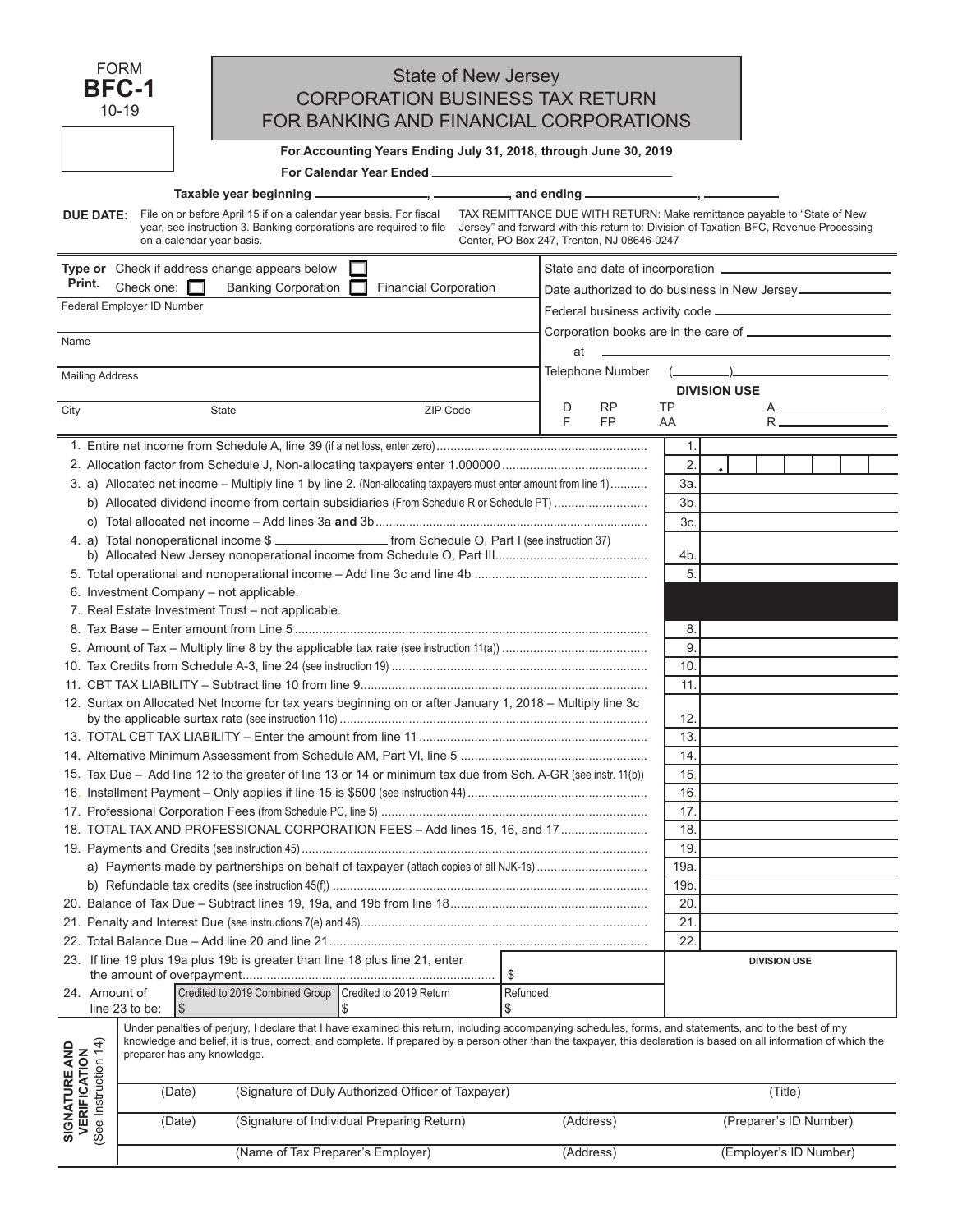|     | Computation of Entire Net Income (Instruction 16). Every corporation must complete lines<br><b>Schedule A</b><br>1-39 of this schedule.                                                                                   |                  |  |
|-----|---------------------------------------------------------------------------------------------------------------------------------------------------------------------------------------------------------------------------|------------------|--|
|     | <b>GROSS INCOME</b>                                                                                                                                                                                                       |                  |  |
|     |                                                                                                                                                                                                                           | 1.               |  |
|     |                                                                                                                                                                                                                           | $\overline{2}$ . |  |
|     |                                                                                                                                                                                                                           | 3.               |  |
| 4.  |                                                                                                                                                                                                                           |                  |  |
|     | 5. Interest:                                                                                                                                                                                                              |                  |  |
|     | a) On obligations of the United States and U.S. Instrumentalities  5a.                                                                                                                                                    |                  |  |
|     |                                                                                                                                                                                                                           | 5.               |  |
|     |                                                                                                                                                                                                                           | 6.               |  |
|     |                                                                                                                                                                                                                           |                  |  |
| 7.  |                                                                                                                                                                                                                           | 7.               |  |
| 8.  |                                                                                                                                                                                                                           | 8.               |  |
|     |                                                                                                                                                                                                                           | 9.               |  |
|     | 10. (a) Foreign Derived Intangible Income (enclose a copy of Schedule 8993)                                                                                                                                               | 10a              |  |
|     |                                                                                                                                                                                                                           | 10b.             |  |
|     |                                                                                                                                                                                                                           | 10c              |  |
|     |                                                                                                                                                                                                                           | 11.              |  |
|     | <b>DEDUCTIONS</b>                                                                                                                                                                                                         |                  |  |
|     |                                                                                                                                                                                                                           | 12.              |  |
|     |                                                                                                                                                                                                                           | 13.              |  |
| 14. |                                                                                                                                                                                                                           | 14.              |  |
| 15. |                                                                                                                                                                                                                           | 15.              |  |
| 16. |                                                                                                                                                                                                                           | 16.              |  |
| 17. |                                                                                                                                                                                                                           | 17.              |  |
| 18. |                                                                                                                                                                                                                           | 18.              |  |
|     |                                                                                                                                                                                                                           | 19.              |  |
| 20a | 20a.                                                                                                                                                                                                                      |                  |  |
| 20b | Less depreciation claimed in Schedule A and elsewhere on return<br>20b.                                                                                                                                                   | 20 <sub>c</sub>  |  |
| 21. |                                                                                                                                                                                                                           | 21.              |  |
|     |                                                                                                                                                                                                                           | 22.              |  |
|     |                                                                                                                                                                                                                           | 23.              |  |
|     |                                                                                                                                                                                                                           | 24.              |  |
|     | 25. IRC Section 199 Domestic production activities deduction (see instructions 16(a5)                                                                                                                                     | 25.              |  |
|     |                                                                                                                                                                                                                           | 26.              |  |
|     |                                                                                                                                                                                                                           | 27.              |  |
|     | 28. Taxable income before net operating loss deductions and special deductions - Subtract line                                                                                                                            |                  |  |
|     | 27 from line 11 (Must agree with line 28, page 1 of the Unconsolidated federal Form 1120, or appropriate line<br>from forms 1120-IC-DISC, 1120-FSC, or 1120-A, whichever is applicable) (See instructions 8(b) and 16(c)) | 28.              |  |
|     | ADJUSTMENTS - LINES 29-39 MUST BE COMPLETED ON THIS FORM                                                                                                                                                                  |                  |  |
| 29. | Interest on federal, state, municipal, & other obligations not incl. on line 5 (see instr. 16(d))                                                                                                                         | 29.              |  |
| 30. |                                                                                                                                                                                                                           | 30.              |  |
| 31. | New Jersey State and other states taxes deducted above (see instruction 16(f)                                                                                                                                             | 31.              |  |
| 32. |                                                                                                                                                                                                                           | 32.              |  |
| 33. | (a) Deduction for IRC Section 78 Gross-up not deducted at line 37 below (do not incl. dividends).                                                                                                                         | 33a.             |  |
|     | (b) Other deductions and additions. Explain on separate rider (see instruction 16(h))                                                                                                                                     | 33 <sub>b</sub>  |  |
|     |                                                                                                                                                                                                                           | 33c.             |  |
|     | (d) Interest and intangible expenses and costs addback (from Schedule G, Part II) (see instr. 16(h)).                                                                                                                     | 33d              |  |
|     | (e)                                                                                                                                                                                                                       | 33e              |  |
|     | Deduct IRC §250(a) amount allowed federally (See instruction 17 for limitations)<br>(t)                                                                                                                                   | 33f.             |  |
|     | Add back any other federally exempt income not reported elsewhere on Sch. A (see instr.)<br>$\left( q\right)$                                                                                                             | 33g.             |  |
|     | 34. Entire net income before net operating loss deduction and dividend exclusion - Total lines                                                                                                                            | 34               |  |
| 35. |                                                                                                                                                                                                                           | 35.              |  |
| 36. | Entire Net Income before dividend exclusion - Subtract line 35 from line 34                                                                                                                                               | 36.              |  |
| 37. | Dividend Exclusion (from Schedule R, line 7 or Schedule PT) (see instruction 16(j))                                                                                                                                       | 37.              |  |
| 38. |                                                                                                                                                                                                                           | 38a.             |  |
| 38. |                                                                                                                                                                                                                           | 38b.             |  |
|     | 39. ENTIRE NET INCOME – Subtract lines 37 and 38a and 38b from line 36. Enter here and on                                                                                                                                 |                  |  |
|     |                                                                                                                                                                                                                           | 39.              |  |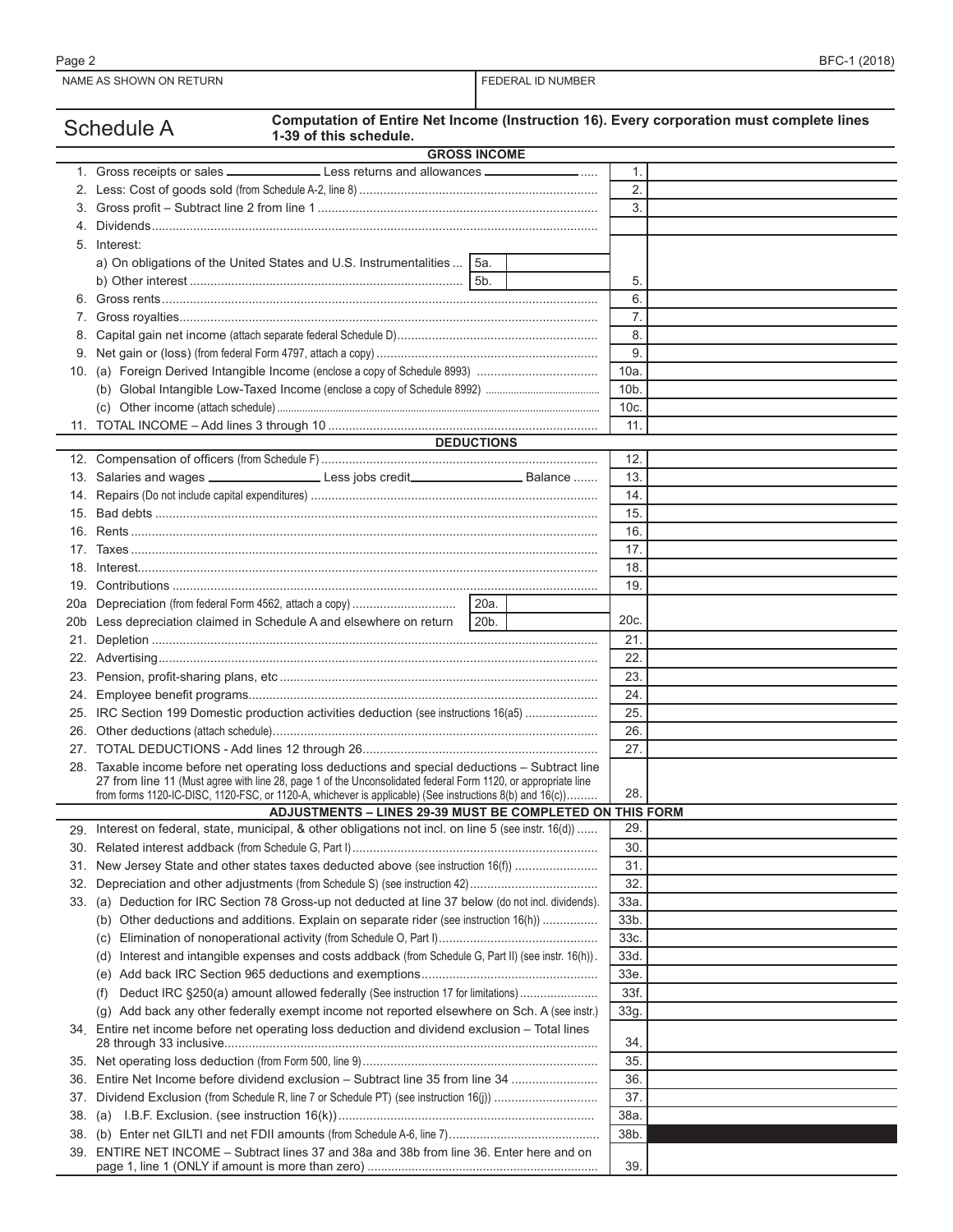## Schedule A-2 **COST OF GOODS SOLD (See Instruction 18)** 1. Inventory at beginning of year............................................................................................... 1. 2. Purchases.............................................................................................................................. 2.

|                                                                                           | 5  |  |
|-------------------------------------------------------------------------------------------|----|--|
|                                                                                           | 6  |  |
|                                                                                           |    |  |
| 8. Cost of goods sold – Subtract line 7 from line 6. Enter here and on Schedule A, line 2 | 8. |  |

# Schedule A-3 **SUMMARY OF TAX CREDITS (See Instruction 19)**

|     |                                                                                                                                                    | 1.  |  |
|-----|----------------------------------------------------------------------------------------------------------------------------------------------------|-----|--|
| 2.  |                                                                                                                                                    | 2.  |  |
| 3.  |                                                                                                                                                    | 3.  |  |
| 4.  |                                                                                                                                                    | 4.  |  |
| 5.  |                                                                                                                                                    | 5.  |  |
| 6.  |                                                                                                                                                    | 6.  |  |
| 7.  |                                                                                                                                                    | 7.  |  |
| 8.  |                                                                                                                                                    | 8.  |  |
| 9.  |                                                                                                                                                    | 9.  |  |
| 10. |                                                                                                                                                    | 10. |  |
| 11. |                                                                                                                                                    | 11. |  |
| 12. |                                                                                                                                                    | 12. |  |
| 13. | Small New Jersey-Based High-Technology Business Investment Tax Credit from Form 308                                                                | 13. |  |
| 14. |                                                                                                                                                    | 14. |  |
| 15. | Manufacturing Equipment and Employment Investment Tax Credit from Form 305                                                                         | 15. |  |
| 16. | Research and Development Tax Credit from Form 306 (see form for instructions)                                                                      | 16. |  |
| 17. |                                                                                                                                                    | 17. |  |
| 18. |                                                                                                                                                    | 18. |  |
| 19. | a) Urban Enterprise Zone Employee Tax Credit from Form 300<br>EITHER:<br>b) Urban Enterprise Zone Investment Tax Credit from Form 301<br><b>OR</b> | 19. |  |
| 20. | Residential Economic Redevelopment and Growth Tax Credit from Form 323                                                                             | 20. |  |
| 21. |                                                                                                                                                    | 21. |  |
| 22. |                                                                                                                                                    | 22. |  |
| 23. |                                                                                                                                                    | 23. |  |
| 24. | Total tax credits taken on this return - Add lines 1 through 23. Enter here and on page 1,                                                         | 24. |  |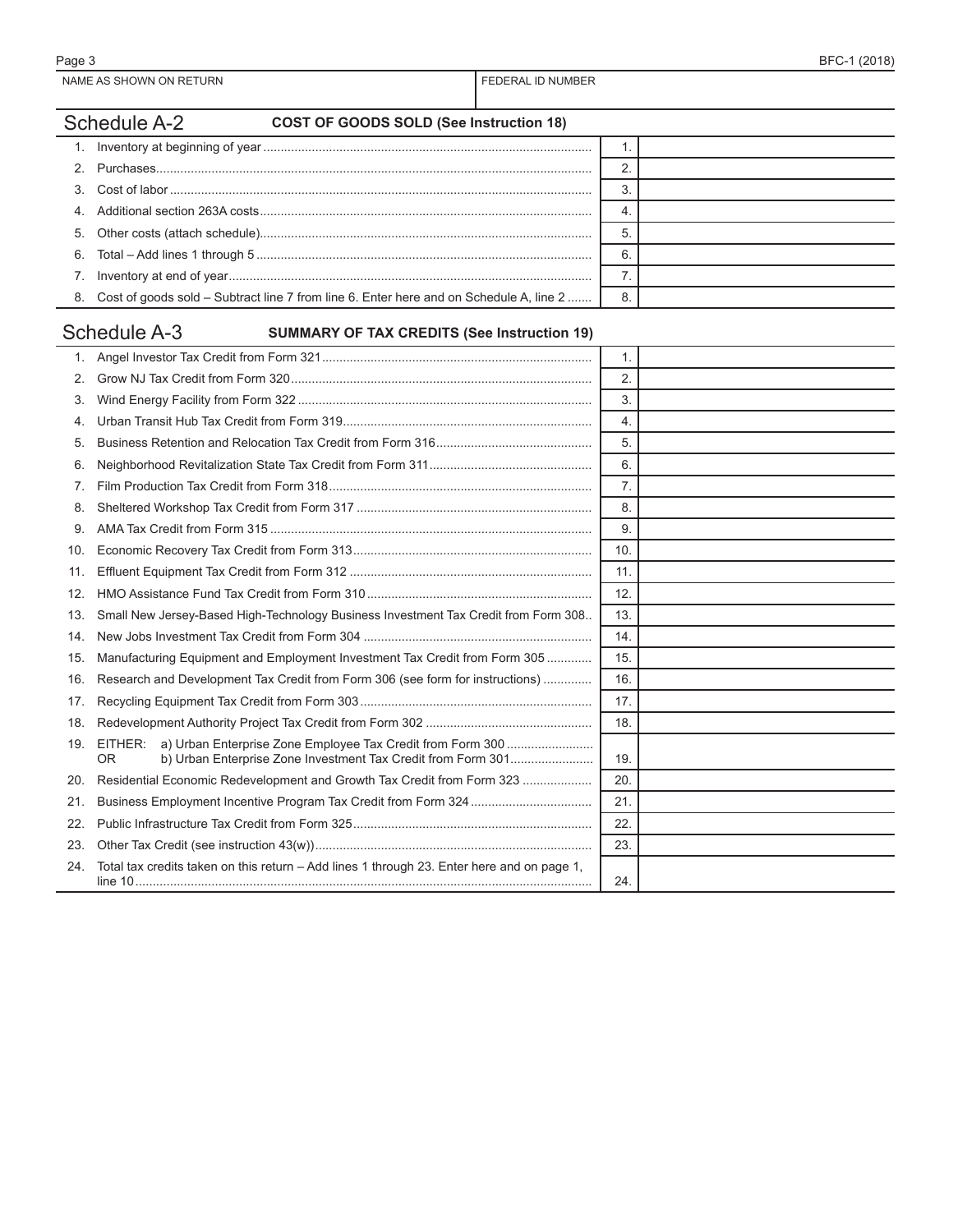| <b>SUMMARY SCHEDULE (See Instruction 20)</b><br><b>Schedule A-4</b><br>All corporations must complete this schedule and submit it with their BFC-1 tax return |    |                                                                               |       |  |  |  |  |  |
|---------------------------------------------------------------------------------------------------------------------------------------------------------------|----|-------------------------------------------------------------------------------|-------|--|--|--|--|--|
| Net Operating Loss Deduction and Carryover<br>1. Form 500, line 7 minus line 9                                                                                | 1. | <b>Dividend Exclusion Information</b><br>9. Schedule R, Part I, line 4        | 9.    |  |  |  |  |  |
| Interest and Intangible Costs and Expenses                                                                                                                    | 2. |                                                                               | 10.   |  |  |  |  |  |
|                                                                                                                                                               | 3. | 11. Schedule R, Part I, line 7                                                | 11.   |  |  |  |  |  |
| <b>Schedule J Information</b><br>4. Schedule J, Part II, line 1(f)                                                                                            | 4. | <b>Schedule P Information</b><br>12. Schedule P, Part III, line 1             | 12.   |  |  |  |  |  |
| 5. Schedule J, Part II, line 1(g)                                                                                                                             | 5. | 13. Schedule P, Part III, line 2                                              | 13.   |  |  |  |  |  |
| 6. Schedule J, Part II, line 1(h)                                                                                                                             | 6. | <b>Schedule PT Information</b><br>14. Schedule PT, Part II, Section B, line 4 | 14.   |  |  |  |  |  |
| Net Operational Income Information<br>7. Schedule O, Part III, line 31                                                                                        | 7. | 15. Schedule PT, Part II, Section B, line 6                                   | 15.   |  |  |  |  |  |
| <b>Schedule A-GR Information</b>                                                                                                                              | 8. | 16. Schedule PT, Part II, Section B, line 7                                   | l 16. |  |  |  |  |  |

### Schedule A-5 **FEDERAL IRC SECTION 199 ADJUSTMENT (See Instruction 16(a5) and 21)**

 $\overline{\phantom{a}}$ 

| For tax years beginning before January 1, 2018                                            |  |
|-------------------------------------------------------------------------------------------|--|
| Federal Section 199 Domestic Production expensed in arriving at federal taxable income 1. |  |
| 2. Less: New Jersey Separate Entity Domestic Production allowed from Form 501             |  |
| 3. Net Section 199 adjustment – line 1 minus line 2. Include on Schedule A, line 33(b) 3. |  |

**Note:** For tax years beginning on or after January 1, 2018, IRC section 199 has been repealed for federal purposes and no deduction is allowed for New Jersey purposes.

**The Division of Taxation has made a decision to revise the allocation methodology of GILTI and FDII. See Technical Bulletin TB-92 for additional information**

# Schedule A-6 **GILTI AND FDII (See Instruction 16(a6) and 17)** Enclose a copy both Schedule 8992 and Schedule 8993.

| Part 1<br>Foreign-Derived Intangible Income (FDII) income reported on Schedule A, line 10a<br>1.<br>$\overline{2}$<br>Global Intangible Low-Taxed Income (GILTI) income reported on Schedule A, line 10b<br>2.<br>3.<br>3.<br>Deduct IRC §250(a) amount allowed federally if GILTI and FDII are included in Entire Net<br>4.<br>4<br>5.<br>5.<br>Enter the total of Schedule A, line 36 minus Schedule A, line 37 (if amount is negative, enter<br>6.<br>6.<br>7.<br>8<br>8.<br>Enter total of the gross domestic product of U.S. states in which the taxpayer has nexus <sup>*</sup><br>9<br>9.<br>10<br>10.<br>Multiply line 7 by line 10. Enter the result here and include on Form BFC-1, page 1,<br>11.<br>11. |  |  |
|---------------------------------------------------------------------------------------------------------------------------------------------------------------------------------------------------------------------------------------------------------------------------------------------------------------------------------------------------------------------------------------------------------------------------------------------------------------------------------------------------------------------------------------------------------------------------------------------------------------------------------------------------------------------------------------------------------------------|--|--|
|                                                                                                                                                                                                                                                                                                                                                                                                                                                                                                                                                                                                                                                                                                                     |  |  |
|                                                                                                                                                                                                                                                                                                                                                                                                                                                                                                                                                                                                                                                                                                                     |  |  |
|                                                                                                                                                                                                                                                                                                                                                                                                                                                                                                                                                                                                                                                                                                                     |  |  |
|                                                                                                                                                                                                                                                                                                                                                                                                                                                                                                                                                                                                                                                                                                                     |  |  |
|                                                                                                                                                                                                                                                                                                                                                                                                                                                                                                                                                                                                                                                                                                                     |  |  |
|                                                                                                                                                                                                                                                                                                                                                                                                                                                                                                                                                                                                                                                                                                                     |  |  |
|                                                                                                                                                                                                                                                                                                                                                                                                                                                                                                                                                                                                                                                                                                                     |  |  |
|                                                                                                                                                                                                                                                                                                                                                                                                                                                                                                                                                                                                                                                                                                                     |  |  |
|                                                                                                                                                                                                                                                                                                                                                                                                                                                                                                                                                                                                                                                                                                                     |  |  |
|                                                                                                                                                                                                                                                                                                                                                                                                                                                                                                                                                                                                                                                                                                                     |  |  |
|                                                                                                                                                                                                                                                                                                                                                                                                                                                                                                                                                                                                                                                                                                                     |  |  |
|                                                                                                                                                                                                                                                                                                                                                                                                                                                                                                                                                                                                                                                                                                                     |  |  |

\* Data can be found on the U.S. Bureau of Economic Analysis's website (www.bea.gov). Use the last quarter available prior to the end of your privilege period. Attach a rider of all U.S. states in which the taxpayer has nexus.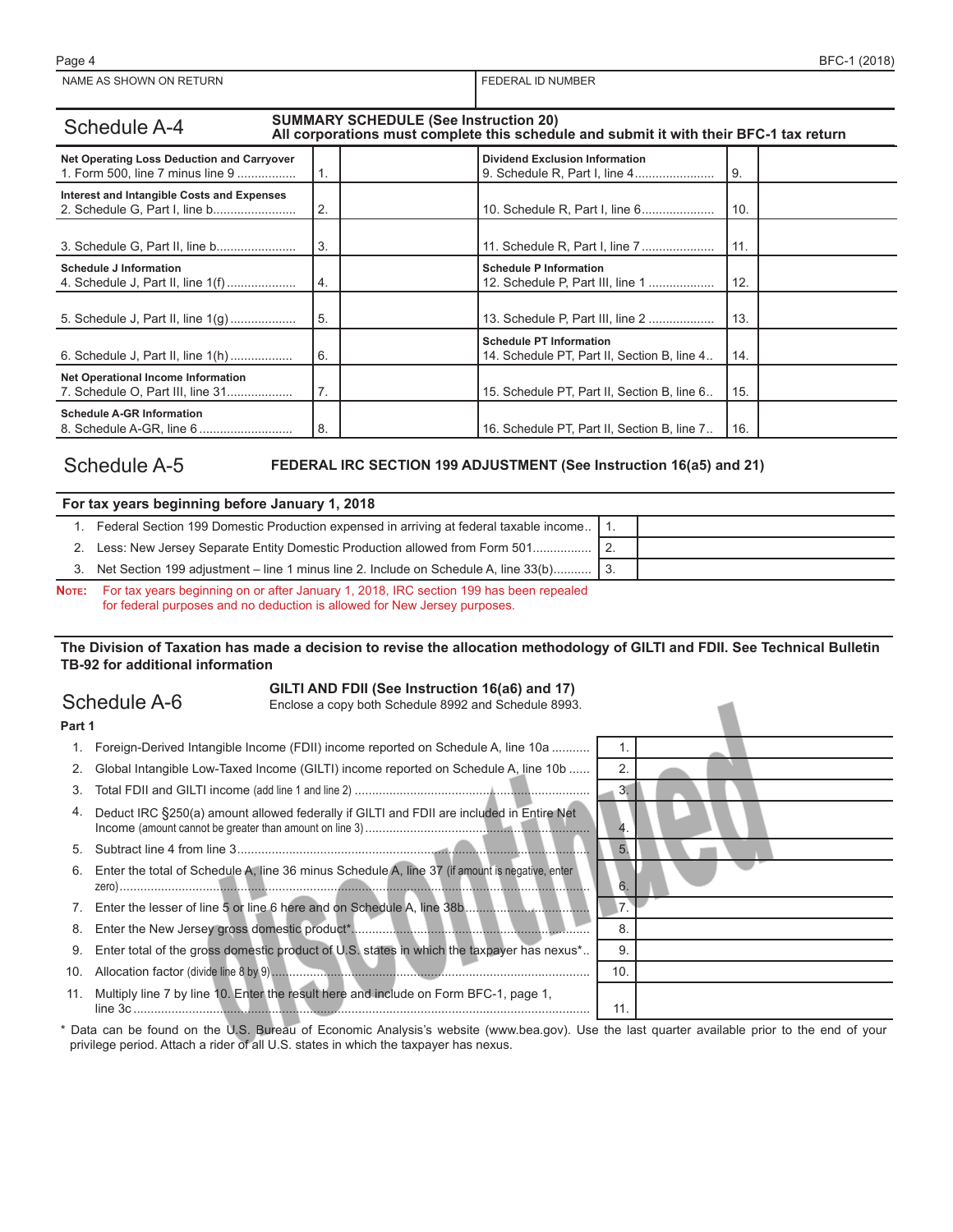#### Schedule A-7 **GROSS INCOME TEST FOR FINANCIAL BUSINESSES (See Instruction 22) Qualifying financial businesses must file this form along with their tax return (Form BFC-1)**

 This form is used to determine whether a corporation qualifies as a Financial Business Corporation. For the purpose of making this computation, Column 1 shall be the sum of the amounts reported on Line 1 and Lines 4 through 10 of Schedule A on Form CBT-100 or BFC-1, adjusted for interest on federal, State, municipal and other obligations not included on Line 5 of Schedule A and the dividend exclusion. Column 2 shall be the gross income included in Column 1, which was derived from the following financial activities:

- 1) Discounting and negotiating promissory notes, drafts, bills of exchange and other evidences of debt;
- 2) Buying and selling exchange;
- 3) Making of or dealing in secured or unsecured loans and discounts;
- 4) Dealing in securities or shares of corporate stock by purchasing and selling such securities and stock without recourse, solely upon the order and for the account of customers;
- 5) Investing and reinvesting in marketable obligations evidencing indebtedness of any person, co-partnership, association, or corporation in the form of bonds, notes, or debentures commonly known as investment securities; or
- 6) Dealing in or underwriting obligations of the United States, any state or any political subdivision thereof or of a corporate instrumentality of any of them.

7) Certain leasing transactions which approximate secured loans by meeting each of the following requirements:

i. Lessor must look primarily to the creditworthiness of the lessee in order to recover its investment.

- ii. Lessor may not rely on repetitious leasing of the same property.
- iii. The lease must be a net lease.
- iv. The lessor must recover its full investment plus its cost of financing through the rental payments, tax benefits, and the residual value of the property.

See N.J.A.C. 18:7-1.16(b) for additional information regarding leasing transactions.

|                     | From Schedule A of the CBT-100 or BFC-1                                            | Column 1<br><b>Gross Income</b><br><b>Overall</b> | Column <sub>2</sub><br><b>Gross Income</b><br><b>Financial Activities</b> |
|---------------------|------------------------------------------------------------------------------------|---------------------------------------------------|---------------------------------------------------------------------------|
| Line 1              | Gross receipts                                                                     |                                                   |                                                                           |
| Line 4              | <b>Dividends</b>                                                                   |                                                   |                                                                           |
| Line 5              | Interest                                                                           |                                                   |                                                                           |
| Line 6              | Gross rents                                                                        |                                                   |                                                                           |
| Line 7              | Gross royalties                                                                    |                                                   |                                                                           |
| Line 8              | Capital gain net income                                                            |                                                   |                                                                           |
| Line 9              | Net gain or loss from Federal Form 4797                                            |                                                   |                                                                           |
| Line 10a            | Foreign Derived Intangible Income                                                  |                                                   |                                                                           |
| Line 10b            | Global Intangible Low-Taxed Income                                                 |                                                   |                                                                           |
| Line 10c            | Other income                                                                       |                                                   |                                                                           |
| <b>TOTAL</b>        |                                                                                    |                                                   |                                                                           |
| Add:                | Interest on federal, State, municipal and other obligations not included in Line 5 |                                                   |                                                                           |
| Subtotal            |                                                                                    |                                                   |                                                                           |
| Deduct              | Dividend exclusion from Schedule R or Schedule PT of CBT-100 or BFC-1              |                                                   |                                                                           |
| <b>GROSS INCOME</b> |                                                                                    |                                                   |                                                                           |

Divide the gross income from Column 2 by the gross income from Column 1 and enter the result **contained and the strategy** %

If the resulting percentage **is less than 75%,** the corporation **does not qualify** as a Financial Business and **must file** a Corporation Business Tax Return, **Form CBT-100.**

If the resulting percentage **is 75% or more,** the corporation qualifies as a Financial Business and **must file** a Corporation Business Tax Return for Banking and Financial Corporations, **Form BFC-1**, and complete Schedule L, apportioning the financial business in New Jersey consistent with N.J.S.A. 54:10A-38 (section 38 of the Corporation Business Tax Act).

This schedule must be attached to the BFC-1 filed by the taxpayer.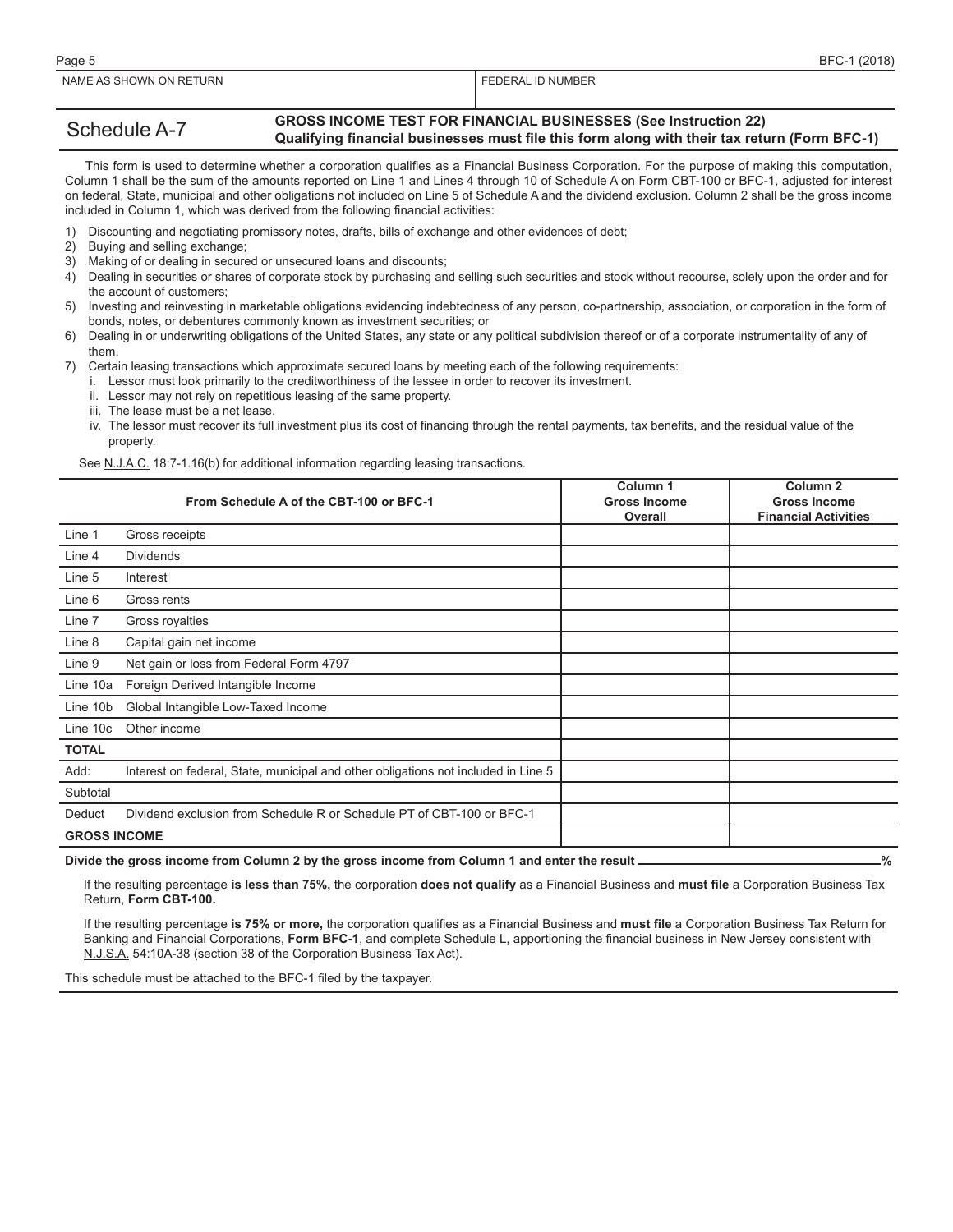## Schedule A-GR **COMPUTATION OF NEW JERSEY GROSS RECEIPTS AND MINIMUM TAX (See Instruction 22)**

|    | 1. Enter sales of tangible personal property shipped to points within New Jersey | 1.               |  |
|----|----------------------------------------------------------------------------------|------------------|--|
|    |                                                                                  | ◠                |  |
|    |                                                                                  | 3                |  |
|    |                                                                                  | $\overline{4}$ . |  |
|    |                                                                                  | 5                |  |
|    |                                                                                  | 6.               |  |
| 7. |                                                                                  |                  |  |

|  |  | <b>Schedule AM</b> |  |  |
|--|--|--------------------|--|--|
|--|--|--------------------|--|--|

### **ALTERNATIVE MINIMUM ASSESSMENT FOR C CORPORATIONS (See Instruction 23)**

| <b>PART I</b> | <b>COMPUTATION OF NEW JERSEY GROSS RECEIPTS</b>                               |                |  |
|---------------|-------------------------------------------------------------------------------|----------------|--|
| 1.            | Enter sales of tangible personal property shipped to points within New Jersey |                |  |
| 2.            |                                                                               | 2              |  |
| 3.            |                                                                               | 3              |  |
| 4.            |                                                                               | 4.             |  |
| 5.            |                                                                               | 5.             |  |
| 6.            |                                                                               | 6.             |  |
|               | <b>PART II COMPUTATION OF NEW JERSEY GROSS PROFITS</b>                        |                |  |
|               |                                                                               |                |  |
| 2.            |                                                                               | $\overline{2}$ |  |
| 3.            |                                                                               | 3              |  |
| 4.            |                                                                               | -4.            |  |
| 5.            |                                                                               | 5.             |  |

#### **PART III GROSS SALES AND COST OF GOODS SOLD FOR CURRENT AND PRIOR YEARS**

|    |                          | <b>Year 2015</b>                                                                                                                                | <b>Year 2016</b> |     | <b>Year 2017</b> | <b>Year 2018</b><br><b>From Part II Above</b> |
|----|--------------------------|-------------------------------------------------------------------------------------------------------------------------------------------------|------------------|-----|------------------|-----------------------------------------------|
|    | 1. NJ Gross Receipts     |                                                                                                                                                 |                  |     |                  |                                               |
|    | 2. NJ Cost of Goods Sold |                                                                                                                                                 |                  |     |                  |                                               |
|    |                          | <b>PART IV ALTERNATIVE MINIMUM ASSESSMENT BASED UPON GROSS PROFITS</b>                                                                          |                  |     |                  |                                               |
| 1. |                          | New Jersey Gross Profits – enter amount from Part II, line 5; if less than \$1,000,000,                                                         |                  |     | 1.               |                                               |
| 2. |                          | If line 1 is greater than \$1,000,000, but not over \$10,000,000, complete line 3.<br>If line 1 is greater than \$10,000,000 then go to line 4. |                  |     |                  | \$1,000,000                                   |
| 3. |                          |                                                                                                                                                 |                  | За. |                  |                                               |
|    |                          |                                                                                                                                                 |                  |     | 3b.              |                                               |
|    |                          |                                                                                                                                                 |                  |     | 3c.              |                                               |
|    |                          |                                                                                                                                                 |                  |     | 3d.              |                                               |
| 4. |                          | (a) If line 1 is greater than $$10,000,000$ , but not over $$15,000,000$ , multiply line 1 by 0035.                                             |                  |     | 4a.              |                                               |
|    |                          | (b) If line 1 is greater than \$15,000,000, but not over \$25,000,000, multiply line 1 by .006.                                                 |                  | 4b. |                  |                                               |
|    |                          | (c) If line 1 is greater than \$25,000,000, but not over \$37,500,000, multiply line 1 by .007.                                                 |                  |     | 4c.              |                                               |
|    |                          |                                                                                                                                                 |                  | 4d. |                  |                                               |
|    |                          |                                                                                                                                                 |                  |     | 5.               |                                               |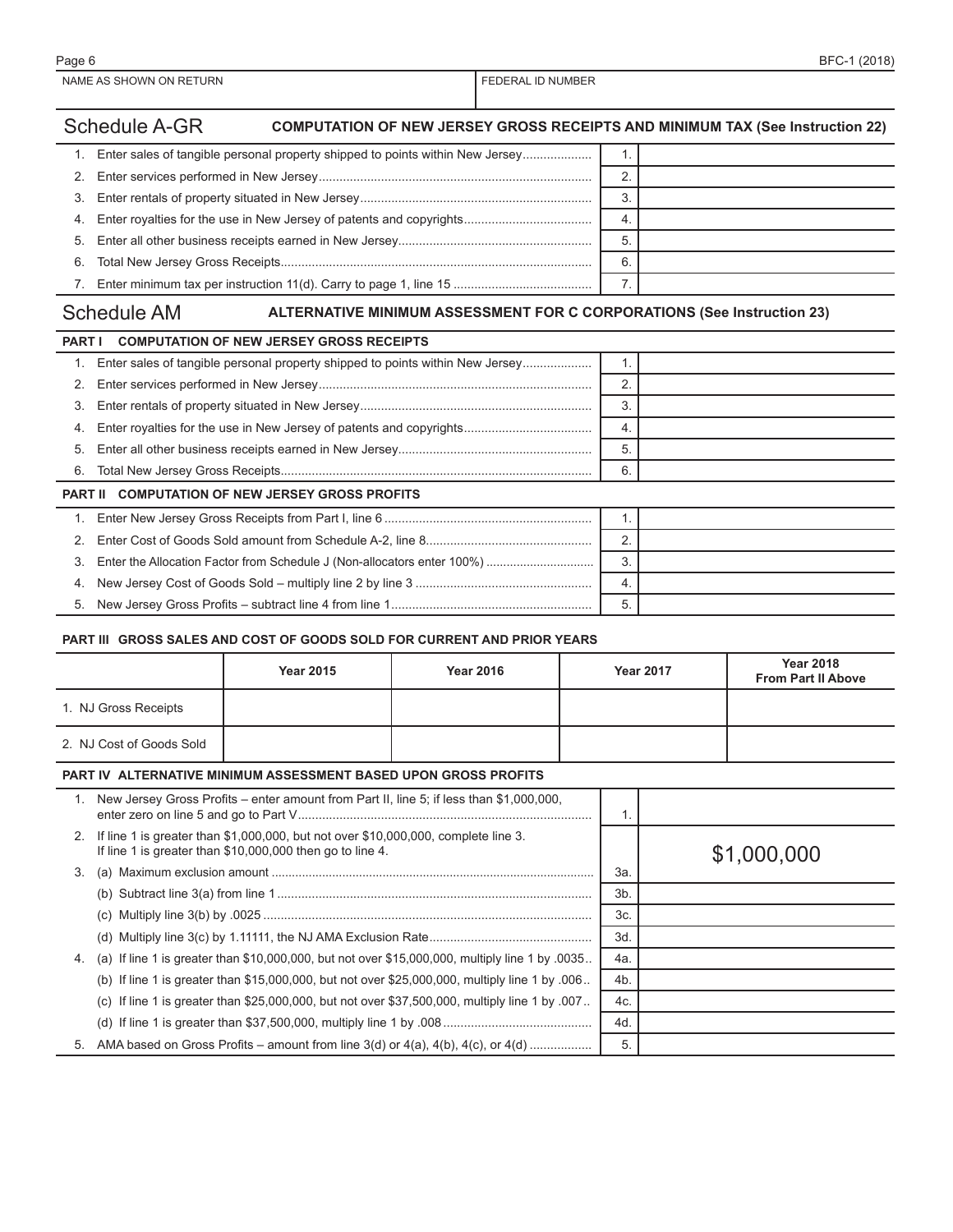|    | <b>PART V ALTERNATIVE MINIMUM ASSESSMENT BASED UPON GROSS RECEIPTS</b>                                                                                                                                                                                                                  |     |             |
|----|-----------------------------------------------------------------------------------------------------------------------------------------------------------------------------------------------------------------------------------------------------------------------------------------|-----|-------------|
|    | 1. New Jersey Gross Profits - enter amount from Part I, line 6; if less than \$2,000,000, enter                                                                                                                                                                                         | 1.  |             |
|    | 2. If line 1 is greater than \$2,000,000, but not over \$20,000,000, complete line 3.<br>If line 1 is greater than \$20,000,000 then go to line 4.                                                                                                                                      |     | \$2,000,000 |
| 3. |                                                                                                                                                                                                                                                                                         | За. |             |
|    |                                                                                                                                                                                                                                                                                         | 3b. |             |
|    |                                                                                                                                                                                                                                                                                         | 3c. |             |
|    |                                                                                                                                                                                                                                                                                         | 3d. |             |
| 4. | (a) If line 1 is greater than \$20,000,000, but not over \$30,000,000, multiply line 1 by .00175                                                                                                                                                                                        | 4a. |             |
|    | (b) If line 1 is greater than \$30,000,000, but not over \$50,000,000, multiply line 1 by .003                                                                                                                                                                                          | 4b. |             |
|    | (c) If line 1 is greater than \$50,000,000, but not over \$75,000,000, multiply line 1 by .0035                                                                                                                                                                                         | 4c. |             |
|    |                                                                                                                                                                                                                                                                                         | 4d. |             |
|    |                                                                                                                                                                                                                                                                                         | 5.  |             |
|    | PART VI CORPORATION BUSINESS TAX/ALTERNATIVE MINIMUM ASSESSMENT                                                                                                                                                                                                                         |     |             |
| 1. | Enter amount from Part V, line 5, Alternative Minimum Assessment (Gross Receipts)                                                                                                                                                                                                       | 1.  |             |
| 2. | Enter amount from Part IV, line 5, Alternative Minimum Assessment (Gross Profits)                                                                                                                                                                                                       | 2.  |             |
| 3. |                                                                                                                                                                                                                                                                                         | 3.  | \$5,000,000 |
|    | 4. For the first privilege period, the taxpayer has the option to select the computation of the<br>Alternative Minimum Assessment on line 1 or 2. However, once selected, the method must<br>be employed for that privilege period, and for the next succeeding four privilege periods. | 4.  |             |
|    | 5. Amount of Tax - enter the lesser of line 3 or line 4. Enter this amount on line 14, page 1 of                                                                                                                                                                                        | 5.  |             |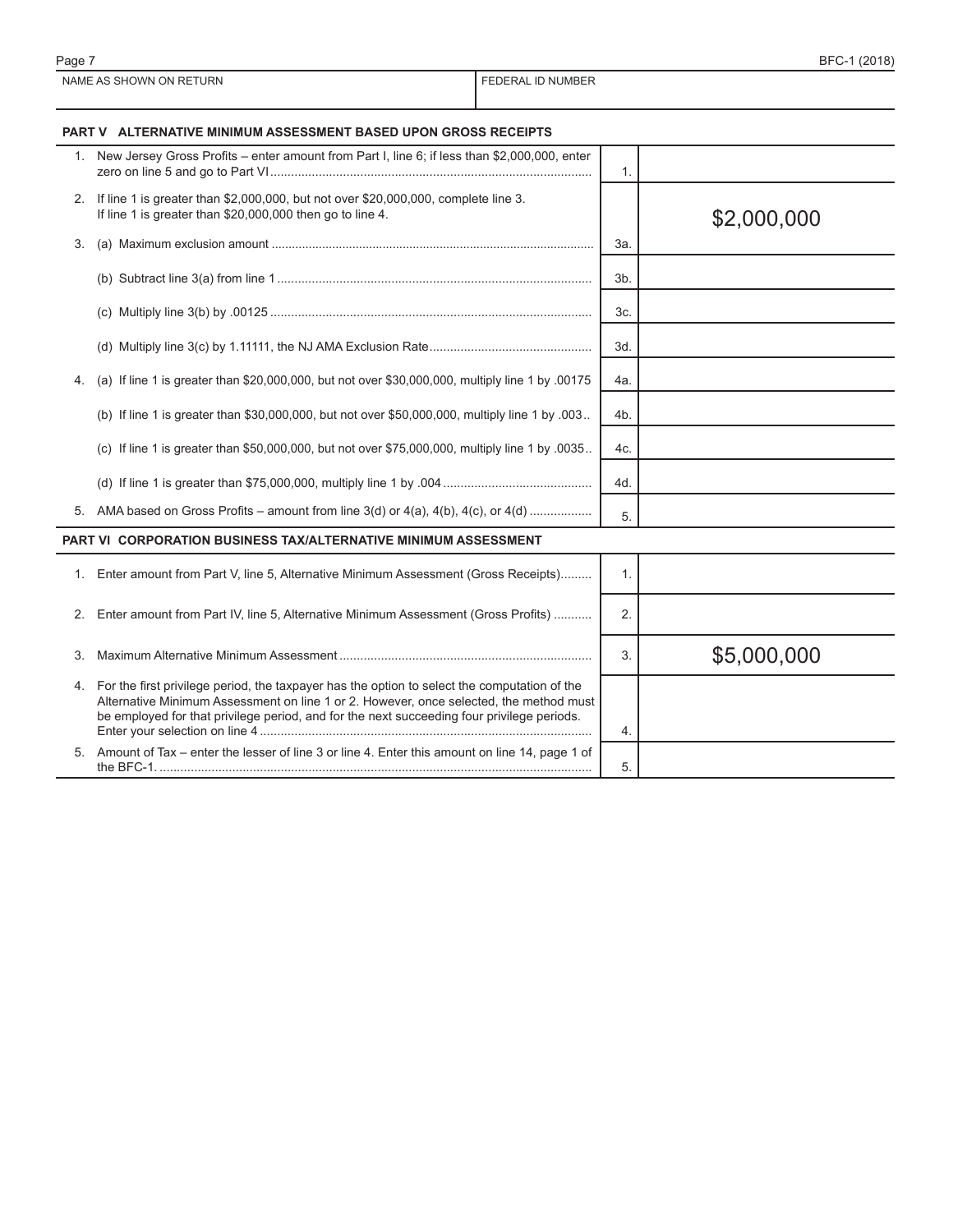| Schedule B | <b>I BALANCE SHEET AS OF .</b>                                                                              |
|------------|-------------------------------------------------------------------------------------------------------------|
|            | Figures appearing below must be the same as year-end figures shown on the taxpayer's books. If not, explain |
|            | and reconcile on rider. Consolidated returns are not permitted. See instruction 25.                         |

|     | <b>Assets</b>                                                         | <b>Beginning of Tax Year</b> | <b>End of Tax Year</b> |
|-----|-----------------------------------------------------------------------|------------------------------|------------------------|
| 1.  | Cash                                                                  |                              |                        |
| 2.  | Trade notes and accounts receivable                                   |                              |                        |
|     | (a) Reserve for bad debts                                             |                              |                        |
| 3.  | Loans to stockholders / affiliates                                    |                              |                        |
| 4.  | Stock of subsidiaries                                                 |                              |                        |
| 5.  | Corporate stocks                                                      |                              |                        |
| 6.  | Bonds, mortgages and notes                                            |                              |                        |
| 7.  | New Jersey State and Local government obligations                     |                              |                        |
| 8.  | All other government obligations                                      |                              |                        |
| 9.  | Patents and copyrights                                                |                              |                        |
| 10. | Deferred charges                                                      |                              |                        |
| 11. | Goodwill                                                              |                              |                        |
| 12. | All other intangible personal property (itemize)                      |                              |                        |
| 13. | Total intangible personal property (total lines 1 to 12)              |                              |                        |
| 14. | Land                                                                  |                              |                        |
| 15. | Buildings and other improvements                                      |                              |                        |
|     | (a) Less accumulated depreciation                                     |                              |                        |
| 16. | Machinery and equipment                                               |                              |                        |
|     | (a) Less accumulated depreciation                                     |                              |                        |
| 17. | Inventories                                                           |                              |                        |
| 18. | All other tangible personalty (net) (itemize on rider)                |                              |                        |
| 19. | Total real and tangible personal property (total lines 14 to 18)      |                              |                        |
| 20. | Total assets (add lines 13 and 19)                                    |                              |                        |
|     | <b>Liabilities and Stockholder's Equity</b>                           |                              |                        |
| 21. | Accounts payable                                                      |                              |                        |
| 22. | Mortgages, notes, bonds payable in less than 1 year (attach schedule) |                              |                        |
| 23. | Other current liabilities (attach schedule)                           |                              |                        |
| 24. | Loans from stockholders / affiliates                                  |                              |                        |
| 25. | Mortgages, notes, bonds payable in 1 year or more (attach schedule)   |                              |                        |
| 26. | Other liabilities (attach schedule)                                   |                              |                        |
| 27. | (a) Preferred stock<br>Capital stock:                                 |                              |                        |
|     | (b) Common stock                                                      |                              |                        |
| 28. | Paid-in or capital surplus                                            |                              |                        |
| 29. | Retained earnings - appropriated (attach schedule)                    |                              |                        |
| 30. | Retained earnings - unappropriated                                    |                              |                        |
| 31. | Adjustments to shareholders' equity (attach schedule)                 |                              |                        |
| 32. | Less cost of treasury stock                                           |                              |                        |
| 33. | Total liabilities and stockholder's equity (total lines 21 to 32)     |                              |                        |

## Schedule C **RECONCILIATION OF INCOME PER BOOKS WITH INCOME PER RETURN (See Instruction 26)**

| 1. Net income per books                                                                                 |    | 7. Income recorded on books this year not                                            |  |
|---------------------------------------------------------------------------------------------------------|----|--------------------------------------------------------------------------------------|--|
| 2. Federal income tax                                                                                   |    | included in this return (itemize)                                                    |  |
| 3. Excess of capital losses over capital<br>qains                                                       |    | (a) Tax-exempt interest \$<br>(b)                                                    |  |
| 4. Income subject to tax not recorded on<br>books this year (itemize)                                   |    | (c)                                                                                  |  |
|                                                                                                         | 8. | Deductions in this tax return not charged<br>against book income this year (itemize) |  |
| 5. Expenses recorded on books this year<br>not deducted in this return (itemize)<br>(a) Depreciation \$ |    | (a) Depreciation \$<br>(b) Contributions Carryover \$                                |  |
| (b) Contributions Carryover \$<br>$(c)$ Other (itemize) $\frac{c}{c}$                                   |    | Total of lines 7 and 8<br>9                                                          |  |
| Total of lines 1 through 5<br>6.                                                                        |    | 10. Income (line 28, Schedule A) – line 6<br>less 9                                  |  |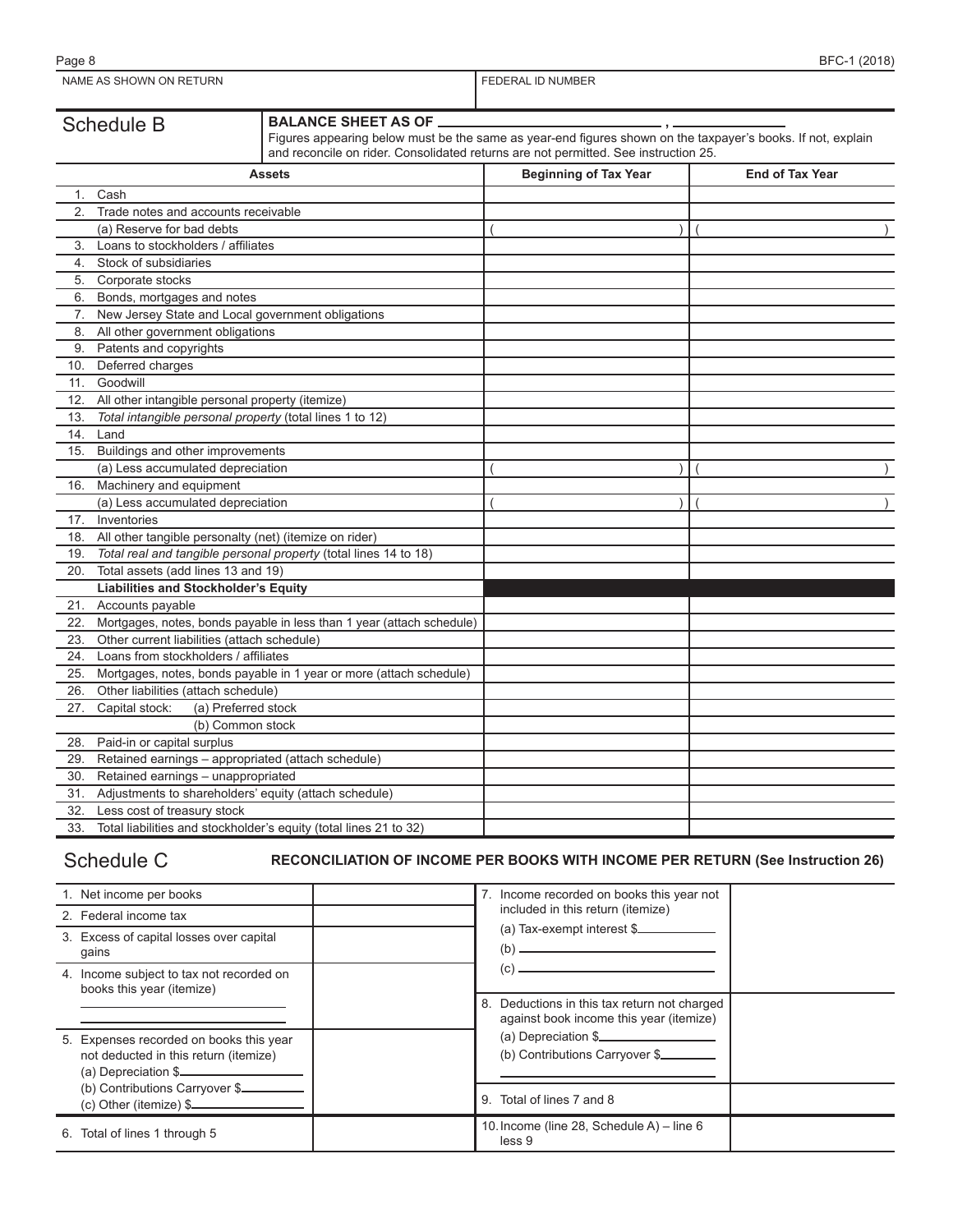| Schedule C-1<br>ANALYSIS OF UNAPPROPRIATED RETAINED EARNINGS PER BOOKS (See Instruction 26)                                                                                                                                                                                          |                                                                                                                                                |       |                              |    |                                        |                               |                        |  |
|--------------------------------------------------------------------------------------------------------------------------------------------------------------------------------------------------------------------------------------------------------------------------------------|------------------------------------------------------------------------------------------------------------------------------------------------|-------|------------------------------|----|----------------------------------------|-------------------------------|------------------------|--|
| 1. Balance at beginning of year                                                                                                                                                                                                                                                      |                                                                                                                                                |       | 5. Distributions             |    |                                        |                               |                        |  |
| 2. Net income per books                                                                                                                                                                                                                                                              |                                                                                                                                                |       |                              |    | $(a)$ Cash \$                          |                               |                        |  |
| 3. Other increases (itemize)                                                                                                                                                                                                                                                         |                                                                                                                                                |       |                              |    |                                        |                               |                        |  |
|                                                                                                                                                                                                                                                                                      |                                                                                                                                                |       |                              |    | $(c)$ Property \$                      |                               |                        |  |
|                                                                                                                                                                                                                                                                                      |                                                                                                                                                |       | 6. Other decreases (itemize) |    |                                        |                               |                        |  |
|                                                                                                                                                                                                                                                                                      |                                                                                                                                                |       |                              |    |                                        |                               |                        |  |
|                                                                                                                                                                                                                                                                                      |                                                                                                                                                |       |                              |    |                                        |                               |                        |  |
|                                                                                                                                                                                                                                                                                      |                                                                                                                                                |       | 7. Total of lines 5 and 6    |    |                                        |                               |                        |  |
| 4. Total of lines 1, 2, and 3                                                                                                                                                                                                                                                        |                                                                                                                                                |       |                              |    | 8. Balance end of year (line 4 less 7) |                               |                        |  |
| <b>Schedule E</b>                                                                                                                                                                                                                                                                    | <b>GENERAL INFORMATION (See Instruction 27)</b><br>All taxpayers must answer the following questions. Riders must be provided where necessary. |       |                              |    |                                        |                               |                        |  |
| 1. Type of business_                                                                                                                                                                                                                                                                 |                                                                                                                                                |       |                              |    |                                        |                               |                        |  |
|                                                                                                                                                                                                                                                                                      |                                                                                                                                                |       |                              |    |                                        |                               |                        |  |
| Internal Revenue Center where corresponding Federal tax return was filed.                                                                                                                                                                                                            |                                                                                                                                                |       |                              |    |                                        |                               |                        |  |
| 2. FINAL DETERMINATION OF NET INCOME BY FEDERAL GOVERNMENT (See Instruction 15)<br>Has a change or correction in the amount of taxable income of the reporting corporation or for any other corporation purchased, merged or                                                         |                                                                                                                                                |       |                              |    |                                        |                               |                        |  |
| consolidated with the reporting corporation, been finally determined by the Internal Revenue Service, and not previously reported to New Jersey?                                                                                                                                     |                                                                                                                                                |       |                              |    |                                        |                               |                        |  |
| "Yes" or "No" ____________. If "Yes," an amended return must be filed.                                                                                                                                                                                                               |                                                                                                                                                |       |                              |    |                                        |                               |                        |  |
| 3. Did one or more other corporations own beneficially, or control, a majority of the stock of taxpayer corporation or did the same interests own bene-                                                                                                                              |                                                                                                                                                |       |                              |    |                                        |                               |                        |  |
| ficially, or control, a majority of the stock of taxpayer corporation and of one or more other corporations?                                                                                                                                                                         |                                                                                                                                                |       |                              |    |                                        |                               |                        |  |
| "Yes" or "No" ______________. If "Yes," give full information below (attach rider if necessary).                                                                                                                                                                                     |                                                                                                                                                |       | Percentage of Stock          |    |                                        |                               |                        |  |
| Name of Controlled Corporations                                                                                                                                                                                                                                                      |                                                                                                                                                |       | Owned or Controlled          |    | <b>Controlling Entity</b>              |                               |                        |  |
|                                                                                                                                                                                                                                                                                      |                                                                                                                                                |       |                              |    |                                        |                               |                        |  |
|                                                                                                                                                                                                                                                                                      |                                                                                                                                                |       |                              |    |                                        |                               |                        |  |
|                                                                                                                                                                                                                                                                                      |                                                                                                                                                |       |                              |    |                                        |                               |                        |  |
|                                                                                                                                                                                                                                                                                      |                                                                                                                                                |       |                              |    |                                        |                               |                        |  |
| 4. Is the capital stock of the taxpayer listed on any exchange? "Yes or No" _____________. If yes, specify exchanges where listed and submit taxpayer's<br>Annual Report to stockholders for the period covered by this return.                                                      |                                                                                                                                                |       |                              |    |                                        |                               |                        |  |
| 5. Is this corporation a Professional Corporation (PC) formed pursuant to N.J.S.A. 14A:17-1 et seq. or any similar law from a possession or territory<br>of the United States, a state, or political subdivision thereof? "Yes or No" ____________. If yes, go to the next question. |                                                                                                                                                |       |                              |    |                                        |                               |                        |  |
| How many licensed professionals are owners, shareholders, and/or employees from this PC as of the first day of the privilege period?                                                                                                                                                 |                                                                                                                                                |       |                              |    |                                        |                               |                        |  |
| Attach a rider providing the names, addresses, and FID or SSN of the licensed professionals in the PC. If the number of licensed professionals is                                                                                                                                    |                                                                                                                                                |       |                              |    |                                        |                               |                        |  |
| greater than 2, complete Schedule PC-Per Capita Licensed Professional Fee. See instruction 41 for examples of licensed professionals.<br>6. This question must be answered by corporations with income from sources outside the United States.                                       |                                                                                                                                                |       |                              |    |                                        |                               |                        |  |
| (a) Is income from sources outside the United States included in entire net income at line 39 of Schedule A. "Yes or No"                                                                                                                                                             |                                                                                                                                                |       |                              |    |                                        |                               |                        |  |
| (b) If the answer is "No," set forth such items of gross income, the source, the deductions and the amount of foreign taxes paid. Enter at line 33(b),                                                                                                                               |                                                                                                                                                |       |                              |    |                                        |                               |                        |  |
| Schedule A, the difference between the net of such income and the amount of foreign taxes paid not previously deducted.<br>7. During the period covered by the return, did the taxpayer acquire or dispose of directly or indirectly a controlling interest in certain commercial    |                                                                                                                                                |       |                              |    |                                        |                               |                        |  |
| property? "Yes or No"                                                                                                                                                                                                                                                                |                                                                                                                                                |       |                              |    |                                        |                               |                        |  |
|                                                                                                                                                                                                                                                                                      |                                                                                                                                                |       |                              |    |                                        |                               |                        |  |
| <b>Schedule F</b>                                                                                                                                                                                                                                                                    | <b>CORPORATE OFFICERS - GENERAL INFORMATION AND COMPENSATION (See Instr. 28)</b>                                                               |       |                              |    |                                        |                               |                        |  |
| (1)                                                                                                                                                                                                                                                                                  | (2)                                                                                                                                            | (3)   | (4)<br>Dates Employed        |    |                                        | (5)<br>Percentage of Corpora- | (6)                    |  |
| Name and Current Address of Officer                                                                                                                                                                                                                                                  | Social Security Number                                                                                                                         | Title | in this position             |    |                                        | tion Stock Owned              | Amount of Compensation |  |
|                                                                                                                                                                                                                                                                                      |                                                                                                                                                |       | From                         | To | Common                                 | Preferred                     |                        |  |
|                                                                                                                                                                                                                                                                                      |                                                                                                                                                |       |                              |    |                                        |                               |                        |  |
|                                                                                                                                                                                                                                                                                      |                                                                                                                                                |       |                              |    |                                        |                               |                        |  |
|                                                                                                                                                                                                                                                                                      |                                                                                                                                                |       |                              |    |                                        |                               |                        |  |
|                                                                                                                                                                                                                                                                                      |                                                                                                                                                |       |                              |    |                                        |                               |                        |  |
|                                                                                                                                                                                                                                                                                      |                                                                                                                                                |       |                              |    |                                        |                               |                        |  |
|                                                                                                                                                                                                                                                                                      |                                                                                                                                                |       |                              |    |                                        |                               |                        |  |

(b) Less: Compensation of officers claimed elsewhere on the return.............................................................................

(c) Balance of compensation of officers (enter here and on Schedule A, line 12, page 2).............................................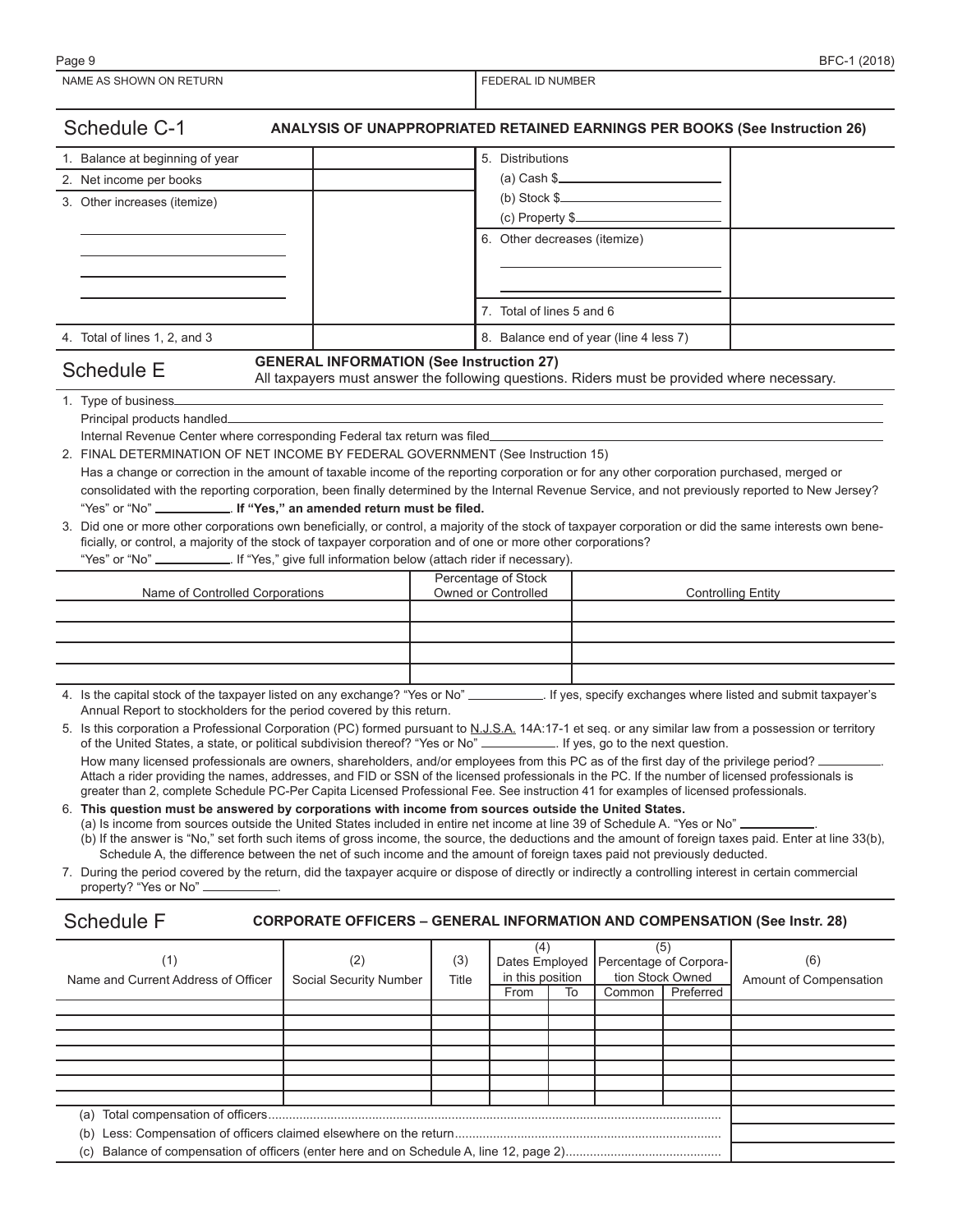1. Was interest paid, accrued, or incurred to a related member(s) deducted from entire net income? "Yes" or "No" \_\_\_\_\_\_\_\_\_\_\_\_. If "Yes," fill out the following schedule.

| Name of Related Member | Treaty<br> Countrvl | Federal ID Number | Relationship to Taxpayer | <b>Exception Amounts</b> |
|------------------------|---------------------|-------------------|--------------------------|--------------------------|
|                        |                     |                   |                          |                          |
|                        |                     |                   |                          |                          |
|                        |                     |                   |                          |                          |
|                        |                     |                   |                          |                          |
|                        |                     |                   |                          |                          |
| (b)                    |                     |                   |                          |                          |
|                        |                     |                   |                          |                          |

## Schedule G – Part II **INTEREST EXPENSES AND COSTS AND INTANGIBLE EXPENSES AND COST (See Instr. 29)**

1. Were intangible expenses and costs, including intangible interest expenses and costs, paid, accrued or incurred to related members, deducted from entire net income? Yes" or "No" \_\_\_\_\_\_\_\_\_\_\_\_\_. If "Yes," fill out the fol from entire net income? Yes" or "No" . If "Yes," fill out the following schedule.

| Name of Related Member | Treaty<br>Country | Federal ID Number | Relationship to Taxpayer | Type of Intangible<br>Expense Deducted | <b>Exception Amounts</b> |  |
|------------------------|-------------------|-------------------|--------------------------|----------------------------------------|--------------------------|--|
|                        |                   |                   |                          |                                        |                          |  |
|                        |                   |                   |                          |                                        |                          |  |
|                        |                   |                   |                          |                                        |                          |  |
|                        |                   |                   |                          |                                        |                          |  |
| (a)                    |                   |                   |                          |                                        |                          |  |
|                        |                   |                   |                          |                                        |                          |  |
| (C)                    |                   |                   |                          |                                        |                          |  |

**NOTE:** For tax years beginning on or after January 1, 2018, the treaty exceptions have been limited pursuant to P.L. 2018, c. 48.

| Schedule H                                                                                                            | TAXES (See Instructions16(f) and 30)<br>Include all taxes paid or accrued during the accounting period wherever deducted on Schedule A. |                                                    |                          |                                   |                                                |              |  |
|-----------------------------------------------------------------------------------------------------------------------|-----------------------------------------------------------------------------------------------------------------------------------------|----------------------------------------------------|--------------------------|-----------------------------------|------------------------------------------------|--------------|--|
|                                                                                                                       | (a)<br>Corporation<br>Franchise<br><b>Business Taxes</b>                                                                                | (b)<br>Corporation<br>Business/<br>Occupancy Taxes | (c)<br>Property<br>Taxes | (d)<br>U.C.C. or<br>Payroll Taxes | (e)<br><b>Other Taxes</b><br>(attach schedule) | (f)<br>Total |  |
| 1. New Jersey Taxes                                                                                                   |                                                                                                                                         |                                                    |                          |                                   |                                                |              |  |
| 2. Other States & U.S.<br>Possessions                                                                                 |                                                                                                                                         |                                                    |                          |                                   |                                                |              |  |
| 3. City and Local Taxes                                                                                               |                                                                                                                                         |                                                    |                          |                                   |                                                |              |  |
| 4. Taxes Paid to Foreign<br>Countries*                                                                                |                                                                                                                                         |                                                    |                          |                                   |                                                |              |  |
| 5. Total                                                                                                              |                                                                                                                                         |                                                    |                          |                                   |                                                |              |  |
| 6. Combine lines 5(a)<br>and $5(b)$                                                                                   |                                                                                                                                         |                                                    |                          |                                   |                                                |              |  |
| 7. Sales & Use Taxes Paid<br>by a Utility Vendor                                                                      |                                                                                                                                         |                                                    |                          |                                   |                                                |              |  |
| 8. Add lines 6 and 7 - Carry<br>to Schedule A, line 31                                                                |                                                                                                                                         |                                                    |                          |                                   |                                                |              |  |
| 9. Federal Taxes                                                                                                      |                                                                                                                                         |                                                    |                          |                                   |                                                |              |  |
| 10. Total (Combine line 5<br>and line 9)                                                                              |                                                                                                                                         |                                                    |                          |                                   |                                                |              |  |
| * Include on line 4 taxes paid or accrued to any foreign country, state, province, territory, or subdivision thereof. |                                                                                                                                         |                                                    |                          |                                   |                                                |              |  |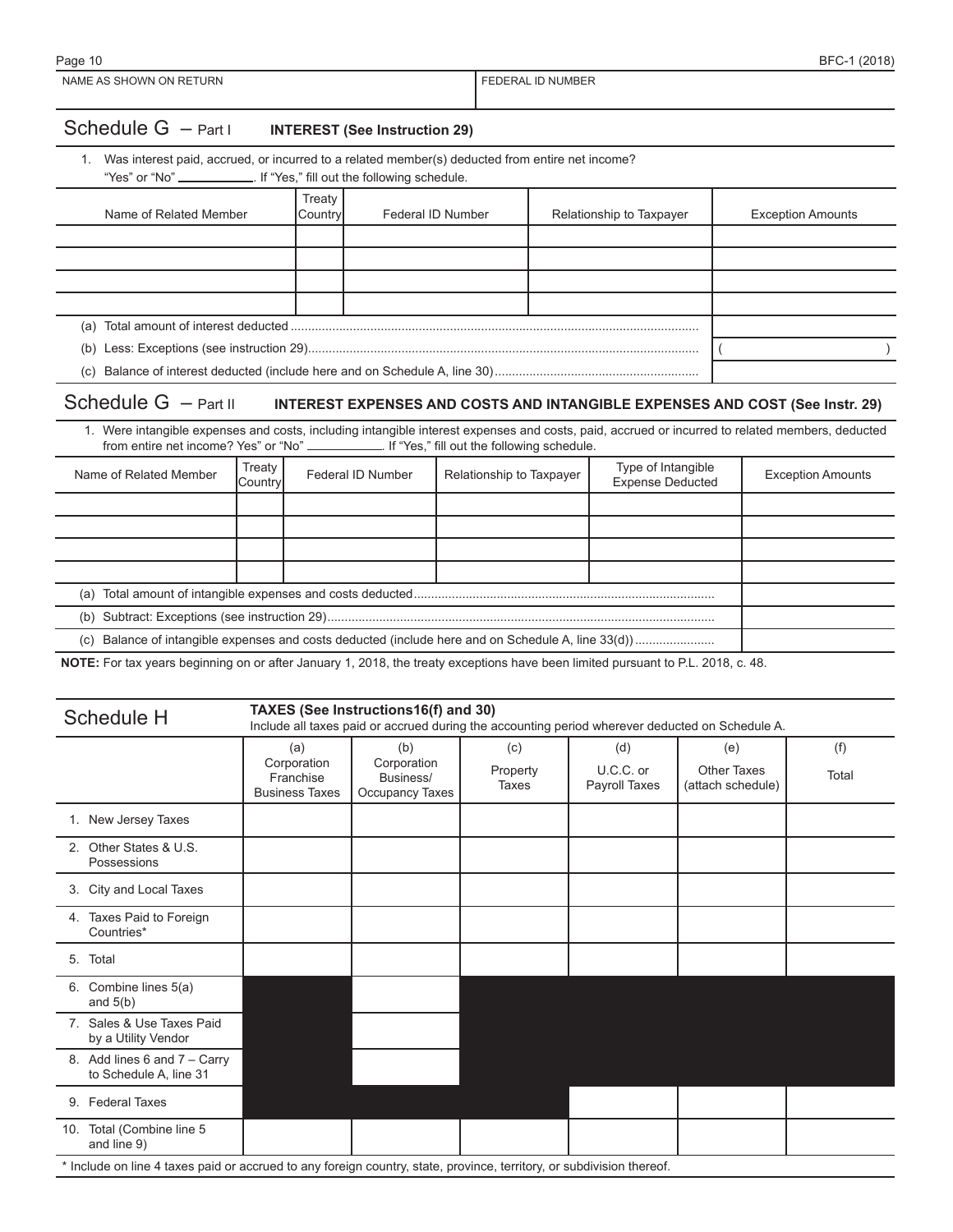| Schedule J     | ALL TAXPAYERS. REGARDLESS OF THE AMOUNT OF THE ENTIRE NET INCOME REPORTED |
|----------------|---------------------------------------------------------------------------|
|                | ON SCHEDULE A. LINE 39. FORM BFC-1. SHOULD COMPLETE SCHEDULE J. THIS      |
|                | SCHEDULE SHOULD BE OMITTED IF THE TAXPAYER DOES NOT HAVE RECEIPTS OUTSIDE |
| Parts I and II | NEW JERSEY: THE ALLOCATION FACTOR WILL BE 100% (1.000000).                |

#### **PART I ALL COMPANIES MUST ANSWER THE FOLLOWING QUESTIONS (See Instruction 33)**

(a) Explain in detail internal controls used in distribution of receipts in and out of New Jersey, as shown in Part II \_

(b) State the location of the actual seat of management or control of the corporation

#### **PART II COMPUTATION OF ALLOCATION FACTOR (See Instruction 34(A))**

Note: Include the GILTI income and FDII income net of the respective allowable IRC §250(a) deductions in the allocation factor. The net amount of GILTI and the net FDII income amounts are included in the numerator (if applicable) and the denominator.

| Receipts:                                                                                                                                     | AMOUNTS (omit cents)                                                   |
|-----------------------------------------------------------------------------------------------------------------------------------------------|------------------------------------------------------------------------|
| (a) From sales of tangible personal property shipped to points<br>within New Jersey.                                                          |                                                                        |
| (b) From services performed in New Jersey.                                                                                                    |                                                                        |
| (c) From rentals of property situated in New Jersey.                                                                                          | Complete by carrying the fraction<br>to six (6) decimal places. Do not |
| (d) From royalties for the use in New Jersey of patents and<br>copyrights.                                                                    | express as a percent.<br>Example:                                      |
| All other business receipts earned in New Jersey (See<br>(e)<br>instruction $34(A)$ ).                                                        | 123,456<br>1 2 3 <br>$14$   5   6<br>1.000.000                         |
| Total New Jersey receipts (Total of lines 1(a) to 1(e), inclusive).<br>(t)                                                                    |                                                                        |
| Total receipts from all sales, services, rentals, royalties, and other<br>(g)<br>business transactions everywhere.                            |                                                                        |
| Allocation Factor (Percentage in New Jersey (line 1(f)) divided by<br>(h)<br>line 1(g)). Enter result here and on line 2, page 1, Form BFC-1. |                                                                        |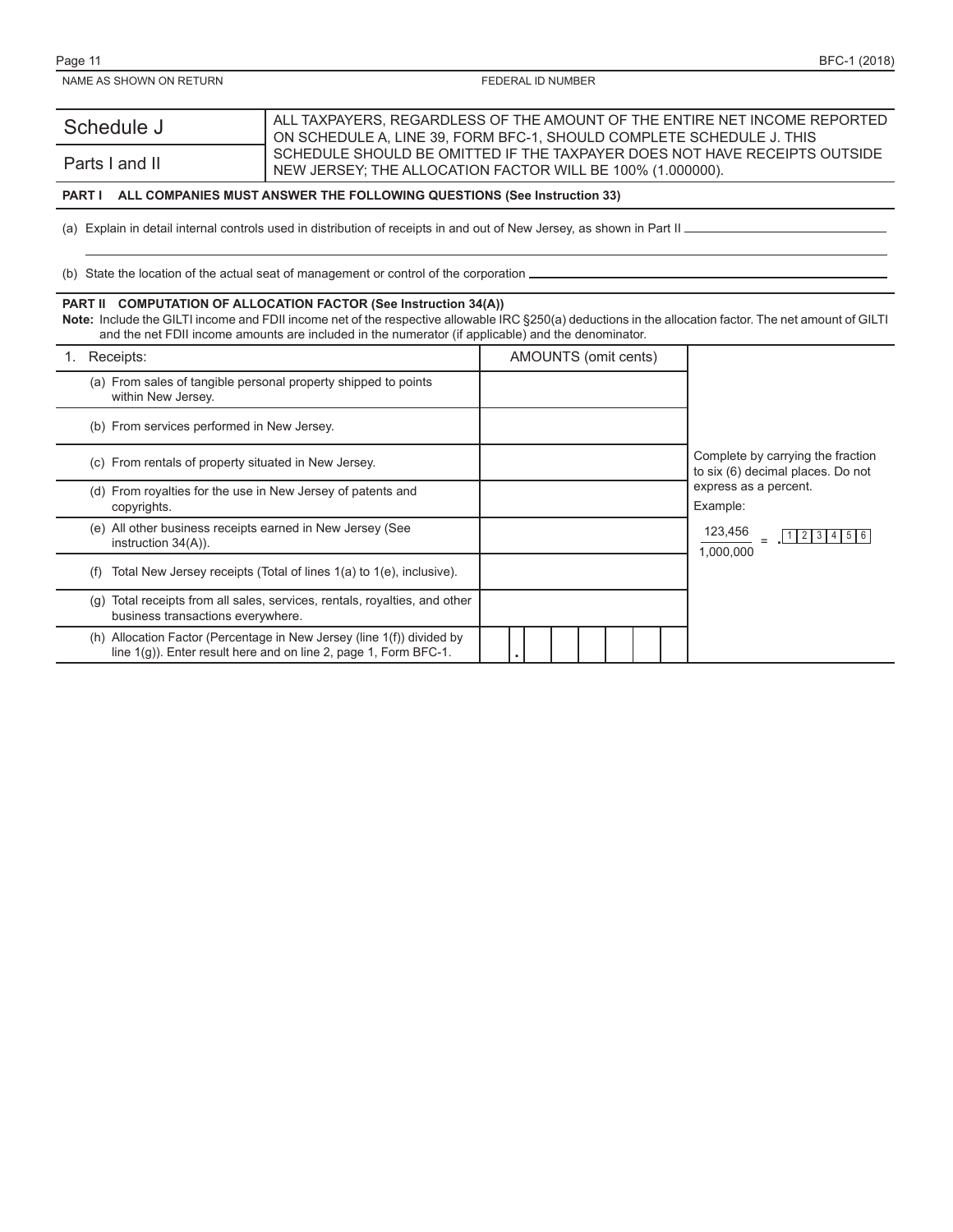### Schedule P **SUBSIDIARY INVESTMENT ANALYSIS** (See Instruction 38)

**NOTE:** Taxpayers must hold at least 80% of the combined voting power of all classes of stock entitled to vote and at least 80% of the total number of shares of all other classes of stock, except non-voting stock which is limited and preferred as to dividends, for each subsidiary. Do not include advances to subsidiaries in book value.

#### **PART I DOMESTIC SUBSIDIARY**

|                                             | (1)<br>Name of                                                  | (2)<br>Percentage of Interest                                 |                | (3)<br><b>Book Value</b> | (4)<br>Domestic Dividend Income                               |  |  |  |  |
|---------------------------------------------|-----------------------------------------------------------------|---------------------------------------------------------------|----------------|--------------------------|---------------------------------------------------------------|--|--|--|--|
| Federal ID Number                           | Subsidiary                                                      | (a) Voting                                                    | (b) Non-Voting | (as reported in Sch. B)  | (as reported on Schedule A)                                   |  |  |  |  |
|                                             |                                                                 |                                                               |                |                          |                                                               |  |  |  |  |
|                                             |                                                                 |                                                               |                |                          |                                                               |  |  |  |  |
|                                             |                                                                 |                                                               |                |                          |                                                               |  |  |  |  |
|                                             |                                                                 |                                                               |                |                          |                                                               |  |  |  |  |
| Totals.                                     |                                                                 |                                                               |                |                          |                                                               |  |  |  |  |
| <b>FOREIGN SUBSIDIARY</b><br><b>PART II</b> |                                                                 |                                                               |                |                          |                                                               |  |  |  |  |
|                                             | (1)<br>Name of                                                  | (2)<br>Percentage of Interest<br>(b) Non-Voting<br>(a) Voting |                | (3)<br><b>Book Value</b> | (4)<br>Foreign Dividend Income<br>(as reported on Schedule A) |  |  |  |  |
| Federal ID Number                           | Subsidiary                                                      |                                                               |                | (as reported in Sch. B)  |                                                               |  |  |  |  |
|                                             |                                                                 |                                                               |                |                          |                                                               |  |  |  |  |
|                                             |                                                                 |                                                               |                |                          |                                                               |  |  |  |  |
|                                             |                                                                 |                                                               |                |                          |                                                               |  |  |  |  |
|                                             |                                                                 |                                                               |                |                          |                                                               |  |  |  |  |
| Totals                                      |                                                                 |                                                               |                |                          |                                                               |  |  |  |  |
|                                             | <b>PART III TOTAL OF 80% OR MORE OWNED SUBSIDIARY DIVIDENDS</b> |                                                               |                |                          |                                                               |  |  |  |  |
|                                             |                                                                 |                                                               | 1.             |                          |                                                               |  |  |  |  |
|                                             | 2.                                                              |                                                               |                |                          |                                                               |  |  |  |  |
| 3.                                          |                                                                 |                                                               |                |                          |                                                               |  |  |  |  |

**NOTE:** Include deemed and/or paid dividends.

#### Schedule P-1 **PARTNERSHIP INVESTMENT ANALYSIS (See Instruction 39)**

| (1)<br>Partnership, LLC, or Other Entity Information |                   | (2)<br>(3)<br>Date and<br>Percentage |                 | (4) |  | (5)<br><b>Tax Accounting Method</b> |  | (6)<br>New Jersey |                    | <b>Tax Payments</b> |                 |                        |                           |  |                                                  |
|------------------------------------------------------|-------------------|--------------------------------------|-----------------|-----|--|-------------------------------------|--|-------------------|--------------------|---------------------|-----------------|------------------------|---------------------------|--|--------------------------------------------------|
| Name                                                 | Federal ID Number | State where<br>Organized             | οt<br>Ownership |     |  |                                     |  |                   | Limited<br>Partner | General<br>Partner  | Flow<br>Through | Separate<br>Accounting | Nexus<br>Yes<br><b>No</b> |  | Made on Behalf<br>of Taxpayer by<br>Partnerships |
|                                                      |                   |                                      |                 |     |  |                                     |  |                   |                    |                     |                 |                        |                           |  |                                                  |
|                                                      |                   |                                      |                 |     |  |                                     |  |                   |                    |                     |                 |                        |                           |  |                                                  |
|                                                      |                   |                                      |                 |     |  |                                     |  |                   |                    |                     |                 |                        |                           |  |                                                  |
|                                                      |                   |                                      |                 |     |  |                                     |  |                   |                    |                     |                 |                        |                           |  |                                                  |
|                                                      |                   |                                      |                 |     |  |                                     |  |                   |                    |                     |                 |                        |                           |  |                                                  |
| _ _ _ _ _                                            |                   |                                      |                 |     |  |                                     |  |                   |                    |                     |                 |                        |                           |  |                                                  |

Total Column 7.......................................................................................................................................................................

#### Schedule PC **PER CAPITA LICENSED PROFESSIONAL FEE (See Instruction 40)**

|    | 1(a). Enter number of resident and non-resident professionals with physical nexus with         | 1а. |  |
|----|------------------------------------------------------------------------------------------------|-----|--|
|    | 1(b). Enter number of non-resident professionals without physical nexus with                   | 1b. |  |
|    |                                                                                                | 1c. |  |
|    |                                                                                                |     |  |
|    |                                                                                                |     |  |
| 4. |                                                                                                | 4.  |  |
|    | 5. Balance of Fee Due (line 3 minus line 4). If the result is zero or above, enter this amount |     |  |
| 6. | Credit to next year's Professional Corporation Fee (if line 5 is below zero, enter the         | 6   |  |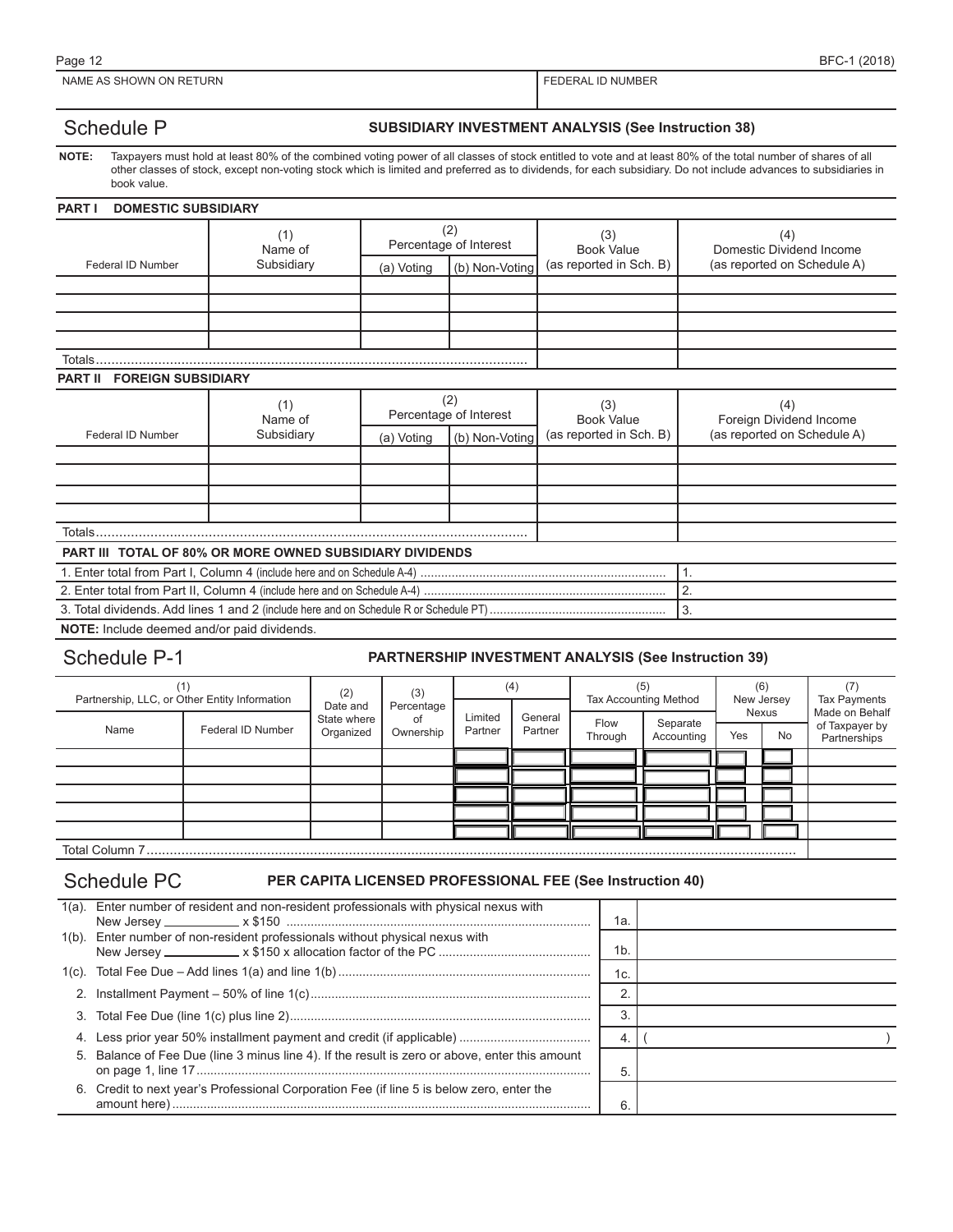|                                                                 | Page 13                                                                                                                                                                                                                                 |  | BFC-1 (2018)      |  |  |  |
|-----------------------------------------------------------------|-----------------------------------------------------------------------------------------------------------------------------------------------------------------------------------------------------------------------------------------|--|-------------------|--|--|--|
|                                                                 | NAME AS SHOWN ON RETURN                                                                                                                                                                                                                 |  | FEDERAL ID NUMBER |  |  |  |
|                                                                 |                                                                                                                                                                                                                                         |  |                   |  |  |  |
| <b>QUALIFIED SUBCHAPTER S SUBSIDIARIES (QSSS)</b><br>Schedule Q |                                                                                                                                                                                                                                         |  |                   |  |  |  |
|                                                                 | <b>IYes</b><br>$\blacksquare$ No                                                                                                                                                                                                        |  |                   |  |  |  |
|                                                                 | If yes, list all the QSSS's names, addresses, and FID#'s below. Attach additional rider if necessary. Separately note those subsidiaries that have<br>made a New Jersey QSSS election and whose activities are included in this return. |  |                   |  |  |  |

### Schedule R **DIVIDEND EXCLUSION (See Instruction 41)**

| <b>PART I</b> DIVIDEND EXCLUSION                                                                                                                                            |  |  |  |  |  |  |
|-----------------------------------------------------------------------------------------------------------------------------------------------------------------------------|--|--|--|--|--|--|
|                                                                                                                                                                             |  |  |  |  |  |  |
|                                                                                                                                                                             |  |  |  |  |  |  |
|                                                                                                                                                                             |  |  |  |  |  |  |
| 4. Less: Dividend income from investments where taxpayer owns less than 50% of voting<br>stock and less than 50% of all other classes of stock. If zero or less, enter zero |  |  |  |  |  |  |
|                                                                                                                                                                             |  |  |  |  |  |  |
|                                                                                                                                                                             |  |  |  |  |  |  |
| 7. DIVIDEND EXCLUSION: Add lines 2 and 6 (include here and on Schedule A, line 37)                                                                                          |  |  |  |  |  |  |
| <b>PART II 80% OR MORE OWNED SUBSIDIARY DIVIDENDS SUBJECT TO SPECIAL ALLOCATION</b>                                                                                         |  |  |  |  |  |  |

| <b>Section A</b> |  |
|------------------|--|
|------------------|--|

|             |                                                                                                   | 2014 | 2015 | 2016                                  | Average Allocation                                                                                  |
|-------------|---------------------------------------------------------------------------------------------------|------|------|---------------------------------------|-----------------------------------------------------------------------------------------------------|
|             | 1. 3-year average allocation factor (as                                                           |      |      |                                       |                                                                                                     |
|             | previously reported on Schedule J)                                                                |      |      |                                       |                                                                                                     |
|             |                                                                                                   |      |      |                                       |                                                                                                     |
| 3b.         | 3a. Enter amount from Schedule A, line 39<br>Enter amount from Schedule A, line 38b               |      |      | Is Line 3c zero or a negative number? |                                                                                                     |
|             |                                                                                                   |      |      |                                       | O Yes. Complete Section C (leave Section B blank)<br>No. Complete Section B (leave Section C blank) |
|             | Section B (Complete only if Schedule R, Part II, Section A, line 3c is a positive number)         |      |      |                                       |                                                                                                     |
|             |                                                                                                   |      |      | 1.                                    |                                                                                                     |
|             |                                                                                                   |      |      | 2.                                    |                                                                                                     |
|             |                                                                                                   |      |      | 3.                                    |                                                                                                     |
| 4.          |                                                                                                   |      |      | 4.                                    |                                                                                                     |
|             |                                                                                                   |      |      | 5.                                    |                                                                                                     |
|             |                                                                                                   |      |      | 6.                                    |                                                                                                     |
| 7.          |                                                                                                   |      |      | 7.                                    |                                                                                                     |
|             | 8. Subtract line 7 from line 6 (include here and on page 1, line 3b ONLY if greater than zero).   |      |      | 8.                                    |                                                                                                     |
|             | Section C (Complete only if Schedule R, Part II, Section A, line 3c is zero or a negative number) |      |      |                                       |                                                                                                     |
|             |                                                                                                   |      |      | 1.                                    |                                                                                                     |
| 2.          |                                                                                                   |      |      | 2.                                    |                                                                                                     |
| 3.          |                                                                                                   |      |      | 3.                                    |                                                                                                     |
| 4.          |                                                                                                   |      |      | 4.                                    |                                                                                                     |
|             |                                                                                                   |      |      | 5.                                    |                                                                                                     |
| 6.          | Enter amount from Schedule A, line 36 (if zero or a negative number, enter zero)                  |      |      | 6.                                    |                                                                                                     |
| $7_{\cdot}$ |                                                                                                   |      |      | 7.                                    |                                                                                                     |
|             |                                                                                                   |      |      | 8.                                    |                                                                                                     |
| 9.          |                                                                                                   |      |      | 9.                                    |                                                                                                     |
| 10.         |                                                                                                   |      |      | 10.                                   |                                                                                                     |
|             |                                                                                                   |      |      | 11.                                   |                                                                                                     |
|             | 12. Subtract line 11 from line 10 (include here and on page 1, line 3b ONLY if greater than zero) |      |      | 12.                                   |                                                                                                     |

Note: If you have allocated tiered dividend exclusions, you must complete Schedule RT. Schedule RT is available separately. If you had subsidiary dividend income that was reported in a previous tax year for New Jersey Corporation Business Tax purposes *and* for which you paid greater than the New Jersey minimum tax in that tax year *and* those same dividends are included in your entire net income this tax year, complete Schedule PT in lieu of Schedule R. Schedule PT is available separately. See the index in the instructions for information on obtaining either schedule.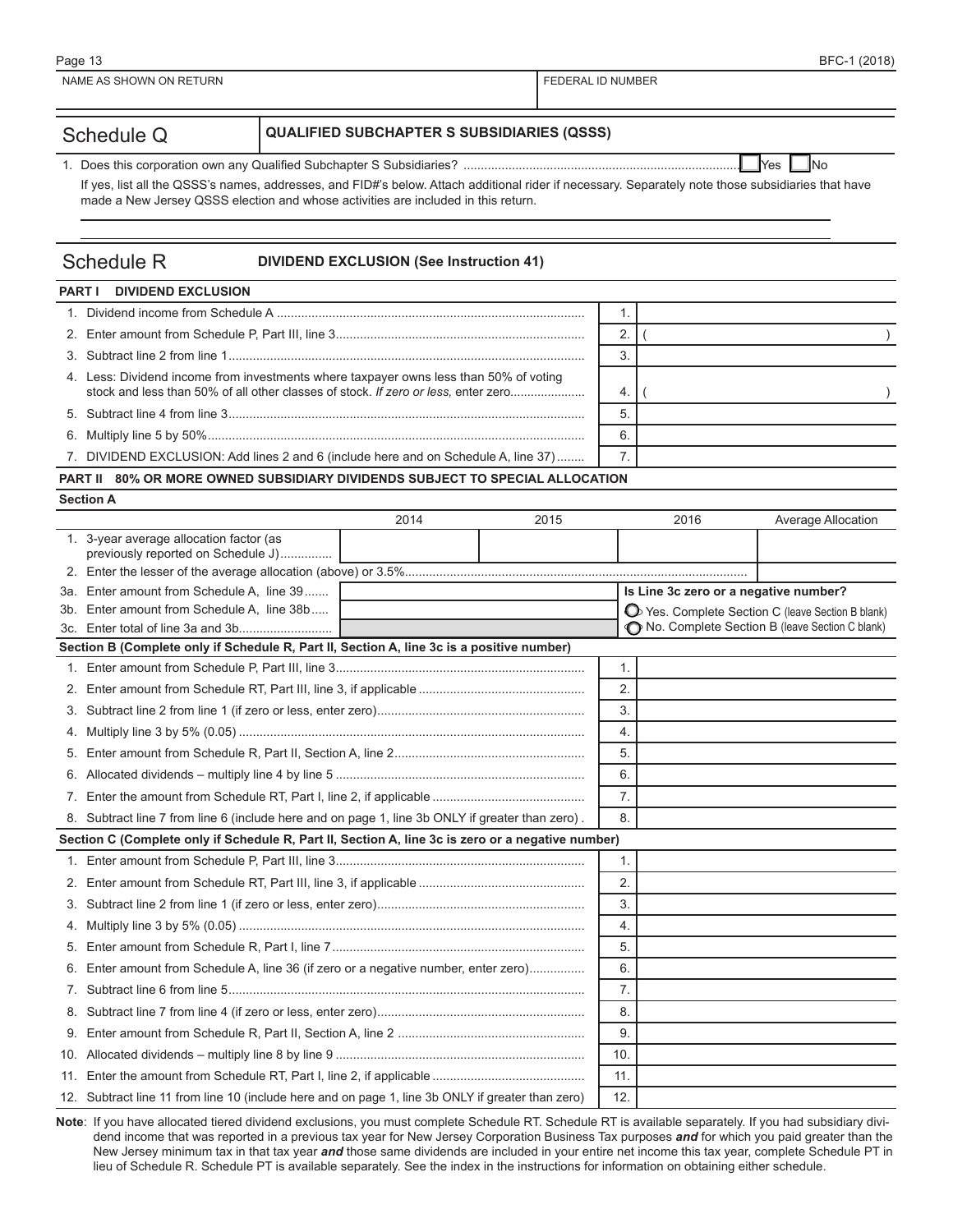## Schedule S - Part I **DEPRECIATION AND SAFE HARBOR LEASING (See Instruction 42)**

| 2. Special Depreciation Allowance – for certain property acquired after September 10, 2001                      |     |  |
|-----------------------------------------------------------------------------------------------------------------|-----|--|
| 3. a) MACRS – for assets placed in service during <b>accounting periods</b> beginning on and after July 7, 1993 | 3а. |  |
| b) MACRS – included in line $3(a)$ for assets on which bonus depreciation and excess section 179                | 3b. |  |
| 4. MACRS – for assets placed in service during <b>accounting periods</b> beginning prior to July 7, 1993        | 4.  |  |
|                                                                                                                 | 5.  |  |
|                                                                                                                 | 6.  |  |
|                                                                                                                 |     |  |
| 8. Listed Property - for assets placed in service during accounting periods beginning on and after July 7, 1993 | 8.  |  |
| 9. Listed Property – for assets placed in service during accounting periods beginning prior to July 7, 1993     | 9   |  |
|                                                                                                                 | 10. |  |

#### **Attach Federal Form 4562 to Return and Include Federal Depreciation Worksheet**

Adjustments at Line 32, Schedule A – Depreciation and Certain Safe Harbor Lease Transactions

### **11. Additions**

|     |                                                                                                                                                                                                                                                                                                                                | $a.$ $\overline{\phantom{a}}$ |  |
|-----|--------------------------------------------------------------------------------------------------------------------------------------------------------------------------------------------------------------------------------------------------------------------------------------------------------------------------------|-------------------------------|--|
| (b) | Special Depreciation Allowance – for assets placed in service during accounting<br>periods beginning on and after January 1, 2002, and for which federal 30% or<br>50% bonus depreciation was taken in the current tax year. Include the initial 30%<br>or 50% bonus amount and the regular depreciation on the adjusted basis |                               |  |
| (C) |                                                                                                                                                                                                                                                                                                                                | C <sub>1</sub>                |  |
| (d) | Deductions on Federal return resulting from an election made pursuant to IRC Sec-<br>tion 168(f)8 exclusive of elections made with respect to mass commuting vehicles                                                                                                                                                          |                               |  |
|     |                                                                                                                                                                                                                                                                                                                                |                               |  |
|     |                                                                                                                                                                                                                                                                                                                                |                               |  |
|     |                                                                                                                                                                                                                                                                                                                                |                               |  |
|     |                                                                                                                                                                                                                                                                                                                                |                               |  |
|     | (e) Section 179 depreciation in excess of New Jersey allowable deduction.                                                                                                                                                                                                                                                      |                               |  |
| (t) |                                                                                                                                                                                                                                                                                                                                |                               |  |
|     |                                                                                                                                                                                                                                                                                                                                |                               |  |
|     | 12. Deductions                                                                                                                                                                                                                                                                                                                 |                               |  |
|     |                                                                                                                                                                                                                                                                                                                                |                               |  |
|     |                                                                                                                                                                                                                                                                                                                                | $b.$ $\overline{\phantom{a}}$ |  |
|     |                                                                                                                                                                                                                                                                                                                                |                               |  |
|     | (c) Recomputed depreciation attributable to distributive share of recovery property                                                                                                                                                                                                                                            | $C.$ $\qquad \qquad$          |  |
|     | (d) Any income included in the return with respect to property described at line 11(d)                                                                                                                                                                                                                                         |                               |  |
|     | (e) The lessee/user should enter the amount of depreciation which would have been<br>allowable under the Internal Revenue Code at December 31, 1980 had there                                                                                                                                                                  |                               |  |
| (t) | Excess of accumulated ACRS, MACRS, or bonus depreciation over accumulated<br>NJ depreciation on physical disposal of recovery property (attach computations).                                                                                                                                                                  |                               |  |
|     |                                                                                                                                                                                                                                                                                                                                |                               |  |
|     |                                                                                                                                                                                                                                                                                                                                |                               |  |
|     |                                                                                                                                                                                                                                                                                                                                |                               |  |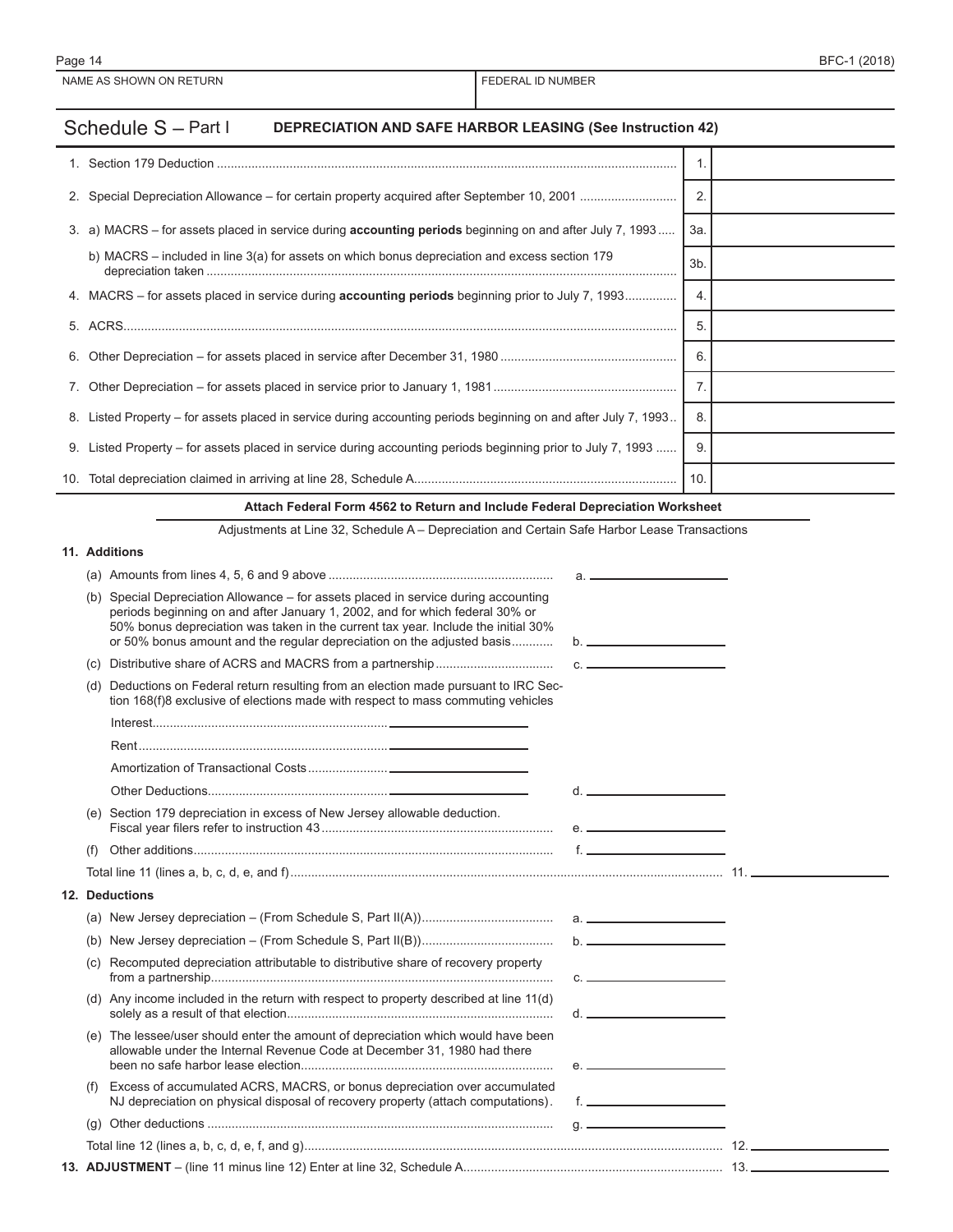| New Jersey Depreciation on Recovery Property Placed in Service On or After January 1, 1981,<br>Schedule S - Part II(A)<br>and Prior to Fiscal or Calendar Accounting Periods Beginning On and After July 7, 1993. |                                                     |                          |                                                      |                                              |                     |                                                |  |
|-------------------------------------------------------------------------------------------------------------------------------------------------------------------------------------------------------------------|-----------------------------------------------------|--------------------------|------------------------------------------------------|----------------------------------------------|---------------------|------------------------------------------------|--|
| (A)<br>Description of Property                                                                                                                                                                                    | (B)<br>Month, Day and<br>Year placed in<br>service* | (C)<br>Use Federal Basis | (D)<br>Depreciation<br>Allowable in Earlier<br>Years | (E)<br>Method of<br>Figuring<br>Depreciation | (F)<br>Life or Rate | (G)<br>New Jersey Depreciation<br>Computations |  |
| *Year placed in service acceptable for personal property only.<br>DO NOT USE "VARIOUS" IN ANY COLUMN.<br>Class Life Asset Depreciation Range (CLADR) System Depreciation - Attach Computation                     |                                                     |                          |                                                      |                                              |                     |                                                |  |
|                                                                                                                                                                                                                   |                                                     |                          |                                                      |                                              |                     |                                                |  |
|                                                                                                                                                                                                                   |                                                     |                          |                                                      |                                              |                     |                                                |  |
|                                                                                                                                                                                                                   |                                                     |                          |                                                      |                                              |                     |                                                |  |
|                                                                                                                                                                                                                   |                                                     |                          |                                                      |                                              |                     |                                                |  |
|                                                                                                                                                                                                                   |                                                     |                          |                                                      |                                              |                     |                                                |  |
|                                                                                                                                                                                                                   |                                                     |                          |                                                      |                                              |                     |                                                |  |
|                                                                                                                                                                                                                   |                                                     |                          |                                                      |                                              |                     |                                                |  |
|                                                                                                                                                                                                                   |                                                     |                          |                                                      |                                              |                     |                                                |  |
|                                                                                                                                                                                                                   |                                                     |                          |                                                      |                                              |                     |                                                |  |
|                                                                                                                                                                                                                   |                                                     |                          |                                                      |                                              |                     |                                                |  |
|                                                                                                                                                                                                                   |                                                     |                          |                                                      |                                              |                     |                                                |  |
|                                                                                                                                                                                                                   |                                                     |                          |                                                      |                                              |                     |                                                |  |
|                                                                                                                                                                                                                   |                                                     |                          |                                                      |                                              |                     |                                                |  |
|                                                                                                                                                                                                                   |                                                     |                          |                                                      |                                              |                     |                                                |  |
|                                                                                                                                                                                                                   |                                                     |                          |                                                      |                                              |                     |                                                |  |
|                                                                                                                                                                                                                   |                                                     |                          |                                                      |                                              |                     |                                                |  |
|                                                                                                                                                                                                                   |                                                     |                          |                                                      |                                              |                     |                                                |  |
|                                                                                                                                                                                                                   |                                                     |                          |                                                      |                                              |                     |                                                |  |
|                                                                                                                                                                                                                   |                                                     |                          |                                                      |                                              |                     |                                                |  |
|                                                                                                                                                                                                                   |                                                     |                          |                                                      |                                              |                     |                                                |  |
|                                                                                                                                                                                                                   |                                                     |                          |                                                      |                                              |                     |                                                |  |
|                                                                                                                                                                                                                   |                                                     |                          |                                                      |                                              |                     |                                                |  |
|                                                                                                                                                                                                                   |                                                     |                          |                                                      |                                              |                     |                                                |  |
|                                                                                                                                                                                                                   |                                                     |                          |                                                      |                                              |                     |                                                |  |
|                                                                                                                                                                                                                   |                                                     |                          |                                                      |                                              |                     |                                                |  |
| Total Column G                                                                                                                                                                                                    |                                                     |                          |                                                      |                                              |                     |                                                |  |

### **INSTRUCTIONS**

- Column A Do not classify as 3, 5, 10, or 15 year property. Classify consistent with Internal Revenue Code at December 31, 1980. Account for distributive share of partnership property and deductions separately. Do not include certain safe harbor lease property.
- Column B Clearly segregate property placed in service during each year. Depreciation on personal property is to be computed using the half-year convention such that one half year depreciation is to be claimed to the exclusion of any other depreciation convention allowable under the Internal Revenue Code at December 31, 1980, for property placed in service during the current year.
- Column C Basis is to be determined at the date property is placed in service and not as provided under the Internal Revenue Code at December 31, 1980. It is not to be restated where ACRS was accepted for certain property placed in service during 1981.
- Column D Depreciation allowable under the method adopted and consistently applied for property described. Do not adjust for the

effect of any ACRS deducted on the New Jersey Corporation Business Tax Return for property placed in service during 1981.

- Column E Any method allowable under the Internal Revenue Code at December 31, 1980.
- Column F Any life or rate permissible under the Internal Revenue Code at December 31, 1980. (LIVES PERMISSIBLE UNDER THE IRS CODE AT DECEMBER 31, 1980 FREQUENTLY DIF-FER FROM ACRS AND MACRS LIVES)
- Column G Consider any salvage value which was required to be considered under Internal Revenue Code at December 31, 1980. Do not claim depreciation in the year of disposal. Accumulated depreciation may not exceed accumulated ACRS and MACRS deductions over the life of the property and deductions for the final year or years are limited where ACRS was deducted on the New Jersey return for property placed in service during 1981.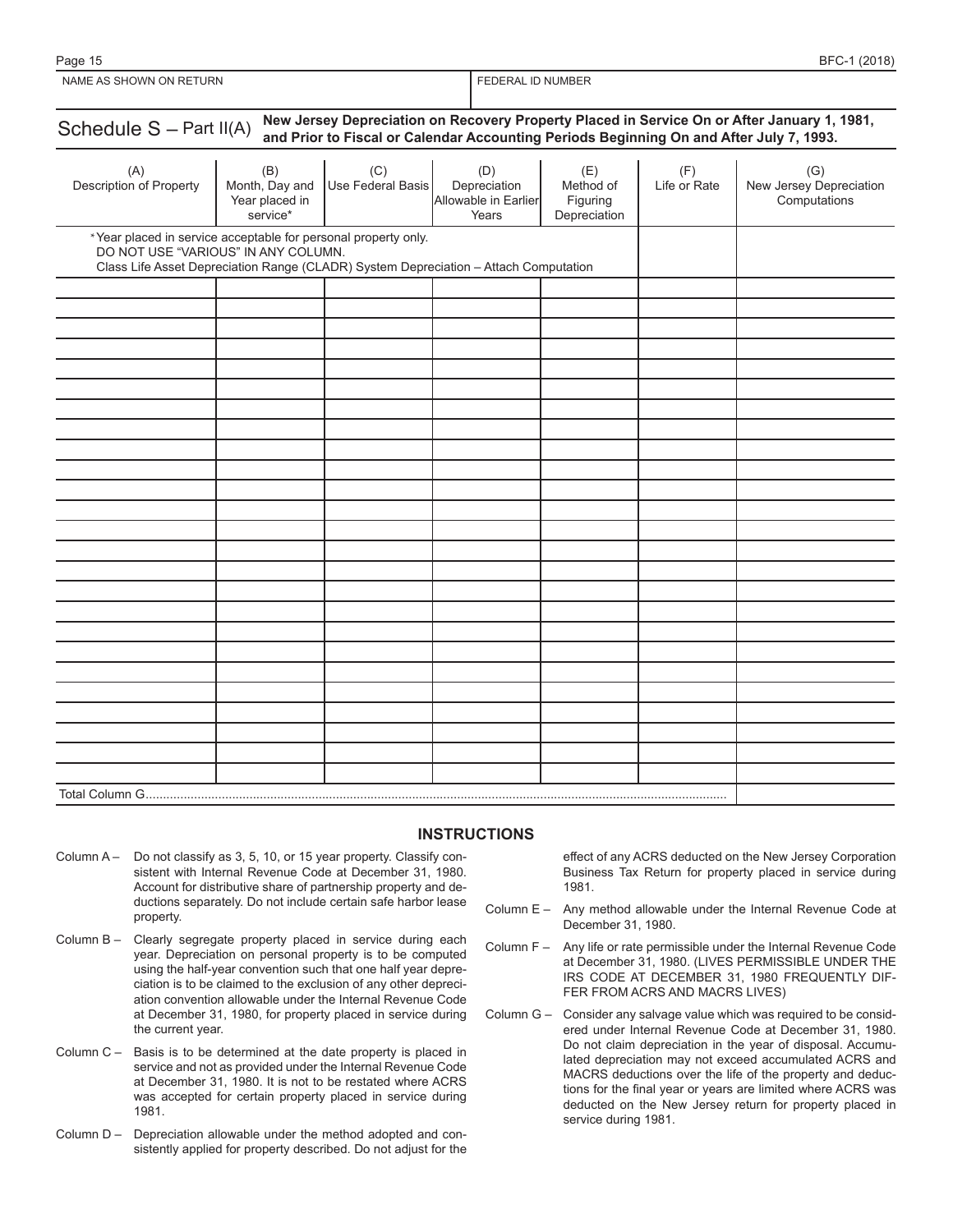| NAME AS SHOWN ON RETURN                                                                                                                                                                                                                                              |                                                      |                             |                                             | FEDERAL ID NUMBER                                    |                                              |                     |                                                   |
|----------------------------------------------------------------------------------------------------------------------------------------------------------------------------------------------------------------------------------------------------------------------|------------------------------------------------------|-----------------------------|---------------------------------------------|------------------------------------------------------|----------------------------------------------|---------------------|---------------------------------------------------|
| Special Depreciation Allowance - for assets placed in service during accounting periods<br>Schedule $S - Part II(B)$<br>beginning on and after January 1, 2002, and for which federal 30% or 50% bonus<br>depreciation or excess section 179 depreciation was taken. |                                                      |                             |                                             |                                                      |                                              |                     |                                                   |
| (A)<br>Description of Property                                                                                                                                                                                                                                       | (B)<br>Month, Day,<br>and Year<br>Placed in Service* | (C)<br>Use Federal<br>Basis | (D)<br>Special<br>Depreciation<br>Allowance | (E)<br>Depreciation<br>Allowable in Earlier<br>Years | (F)<br>Method of<br>Figuring<br>Depreciation | (G)<br>Life or Rate | (H)<br>New Jersey<br>Depreciation<br>Computations |
|                                                                                                                                                                                                                                                                      |                                                      |                             |                                             |                                                      |                                              |                     |                                                   |
|                                                                                                                                                                                                                                                                      |                                                      |                             |                                             |                                                      |                                              |                     |                                                   |
|                                                                                                                                                                                                                                                                      |                                                      |                             |                                             |                                                      |                                              |                     |                                                   |
|                                                                                                                                                                                                                                                                      |                                                      |                             |                                             |                                                      |                                              |                     |                                                   |
|                                                                                                                                                                                                                                                                      |                                                      |                             |                                             |                                                      |                                              |                     |                                                   |
|                                                                                                                                                                                                                                                                      |                                                      |                             |                                             |                                                      |                                              |                     |                                                   |
|                                                                                                                                                                                                                                                                      |                                                      |                             |                                             |                                                      |                                              |                     |                                                   |
|                                                                                                                                                                                                                                                                      |                                                      |                             |                                             |                                                      |                                              |                     |                                                   |
|                                                                                                                                                                                                                                                                      |                                                      |                             |                                             |                                                      |                                              |                     |                                                   |
|                                                                                                                                                                                                                                                                      |                                                      |                             |                                             |                                                      |                                              |                     |                                                   |

Page 16 BFC-1 (2018)

\*Year placed in service acceptable for personal property only.

#### **INSTRUCTIONS**

- Column A Classify consistent with Internal Revenue Code.
- Column B Clearly segregate property placed in service during each year.
- Column C Basis is to be determined at the date property is placed in service and not as provided after taking the 30% or 50% first year depreciation allowance.
- Column D State the amount of the 30% or 50% special depreciation allowance taken for the first year the property was placed in service.
- Column E Depreciation allowable under the method adopted and consistently applied for property described. Do not adjust for the effect of the 30% or 50% first-year bonus depreciation allowance.
- Column F Use the same method that was used for federal purposes.
- Column G Use the same life that was used for federal purposes.
- Column H Figure the depreciation amount as if the 30% or 50% special depreciation allowance was not in effect.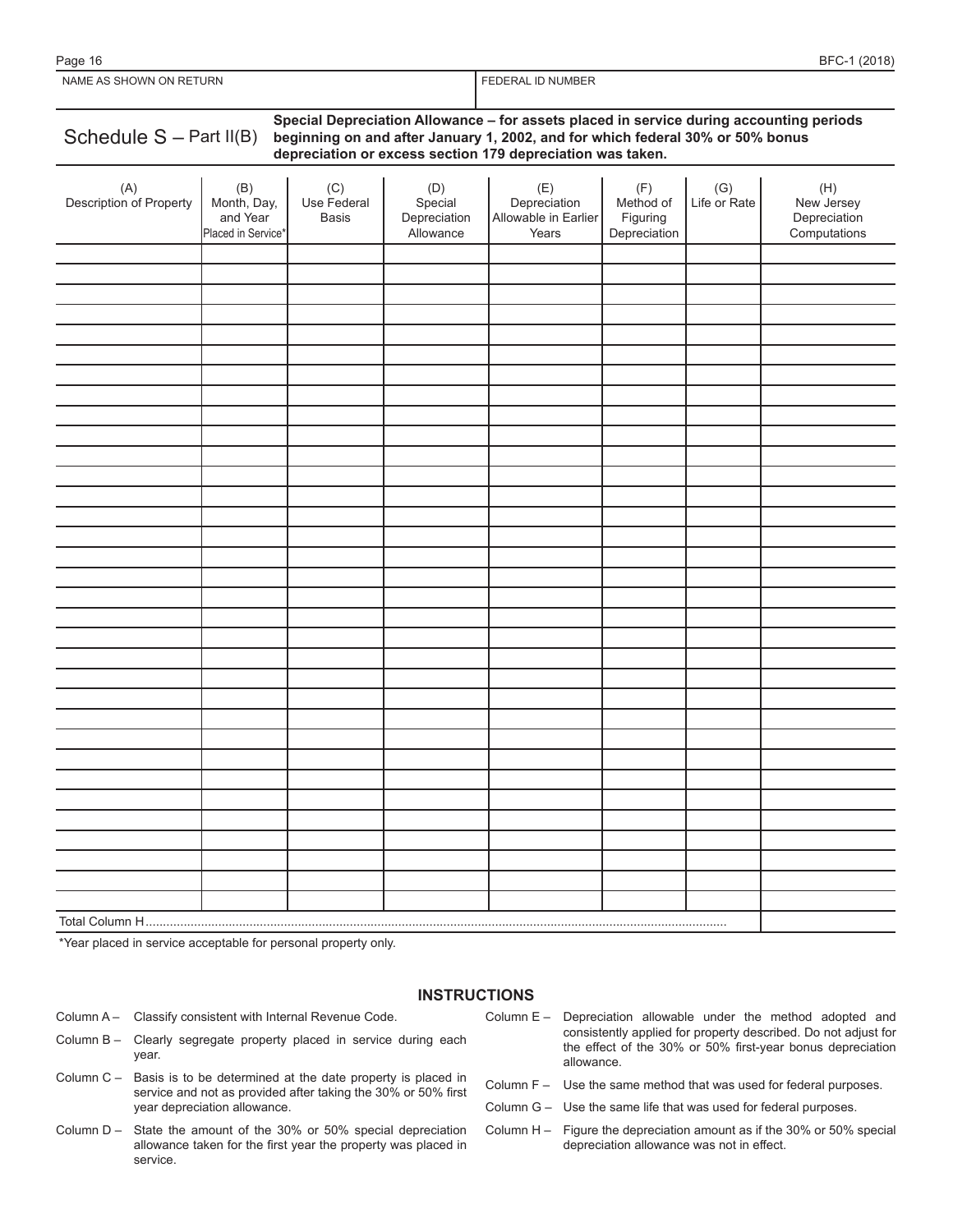Page 17 BFC-1 (2018)

| Schedule L (See Instruction 35) |                                |           |                  |             |  |  |
|---------------------------------|--------------------------------|-----------|------------------|-------------|--|--|
|                                 | Column I                       |           | Column II        | Column III  |  |  |
|                                 | Office Locations in New Jersey |           | Deposit Balances | Percentages |  |  |
| For Division Use                | <b>Taxing District</b>         | County    | or Receipts      |             |  |  |
|                                 |                                |           |                  |             |  |  |
|                                 |                                |           |                  |             |  |  |
|                                 |                                |           |                  |             |  |  |
|                                 |                                |           |                  |             |  |  |
|                                 |                                |           |                  |             |  |  |
|                                 |                                |           |                  |             |  |  |
|                                 |                                |           |                  |             |  |  |
|                                 |                                |           |                  |             |  |  |
|                                 |                                |           |                  |             |  |  |
|                                 |                                |           |                  |             |  |  |
|                                 |                                |           |                  |             |  |  |
|                                 |                                |           |                  |             |  |  |
|                                 |                                |           |                  |             |  |  |
|                                 |                                |           |                  |             |  |  |
|                                 |                                |           |                  |             |  |  |
|                                 |                                |           |                  |             |  |  |
|                                 |                                |           |                  |             |  |  |
|                                 |                                |           |                  |             |  |  |
|                                 |                                |           |                  |             |  |  |
|                                 |                                |           |                  |             |  |  |
|                                 |                                |           |                  |             |  |  |
|                                 |                                | TOTALS \$ |                  |             |  |  |

#### **INSTRUCTIONS**:

Column I – Identify all offices maintained in New Jersey by taxing district (municipality) and county.

- Column II List deposit balances for Banking Corporations and receipts for Financial Business Corporations allocable to each New Jersey office location.
- Column III List the percentage rate each amount listed in Column II bears to the total deposit balances or total receipts in New Jersey.
	- **NOTE:** Totals required in this schedule are the sum of the individual taxing district amounts and percentages. Total percentage reported at Column III must equal 100%. Also, each individual computation should be carried to six decimal places.